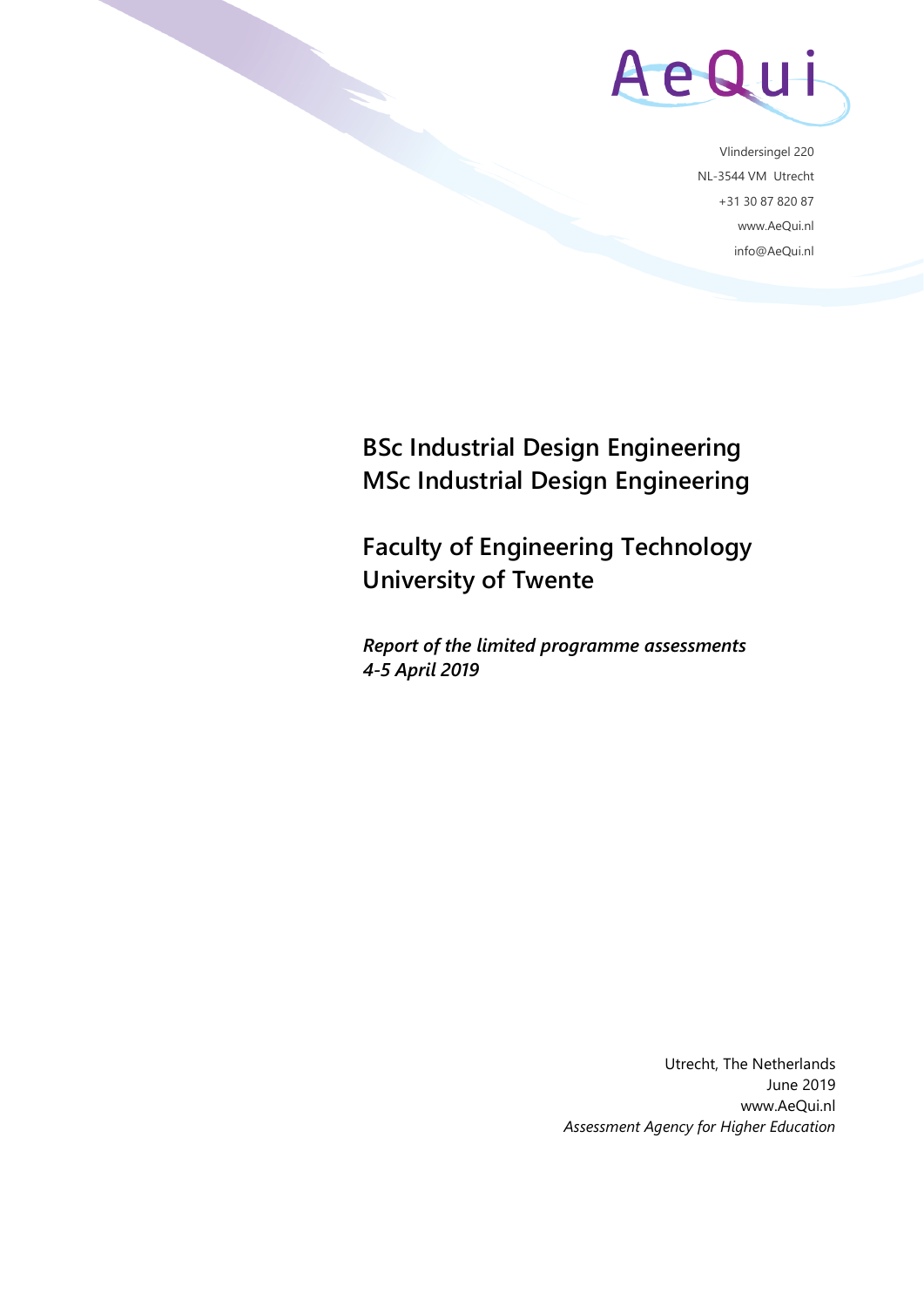## <span id="page-1-0"></span>**Colophon**

#### **Programmes**

University of Twente BSc Industrial Design Engineering – Croho: 56955 – ECTS: 180 study points MSc Industrial Design Engineering – Croho: 66955 – ECTS: 120 study points Location: Enschede Mode of study: full-time Result of institutional assessment: positive

#### **Panel**

Prof. dr. em. Anton de Goeij, chair Prof. dr. Saeema Ahmed-Kristensen, domain expert Prof. dr. Jacob Buur, domain expert Prof. dr. Ann Heylighen, domain expert Carlijn Compen MSc, industry expert Lianne de Jong BSc, student-member Mark Delmartino MA, secretary and process co-ordinator

The panel has been approved by NVAO

The assessment was conducted under responsibility of AeQui VBI Vlindersingel 220 3544 VM Utrecht The Netherlands www.AeQui.nl

*This document is best printed in duplex*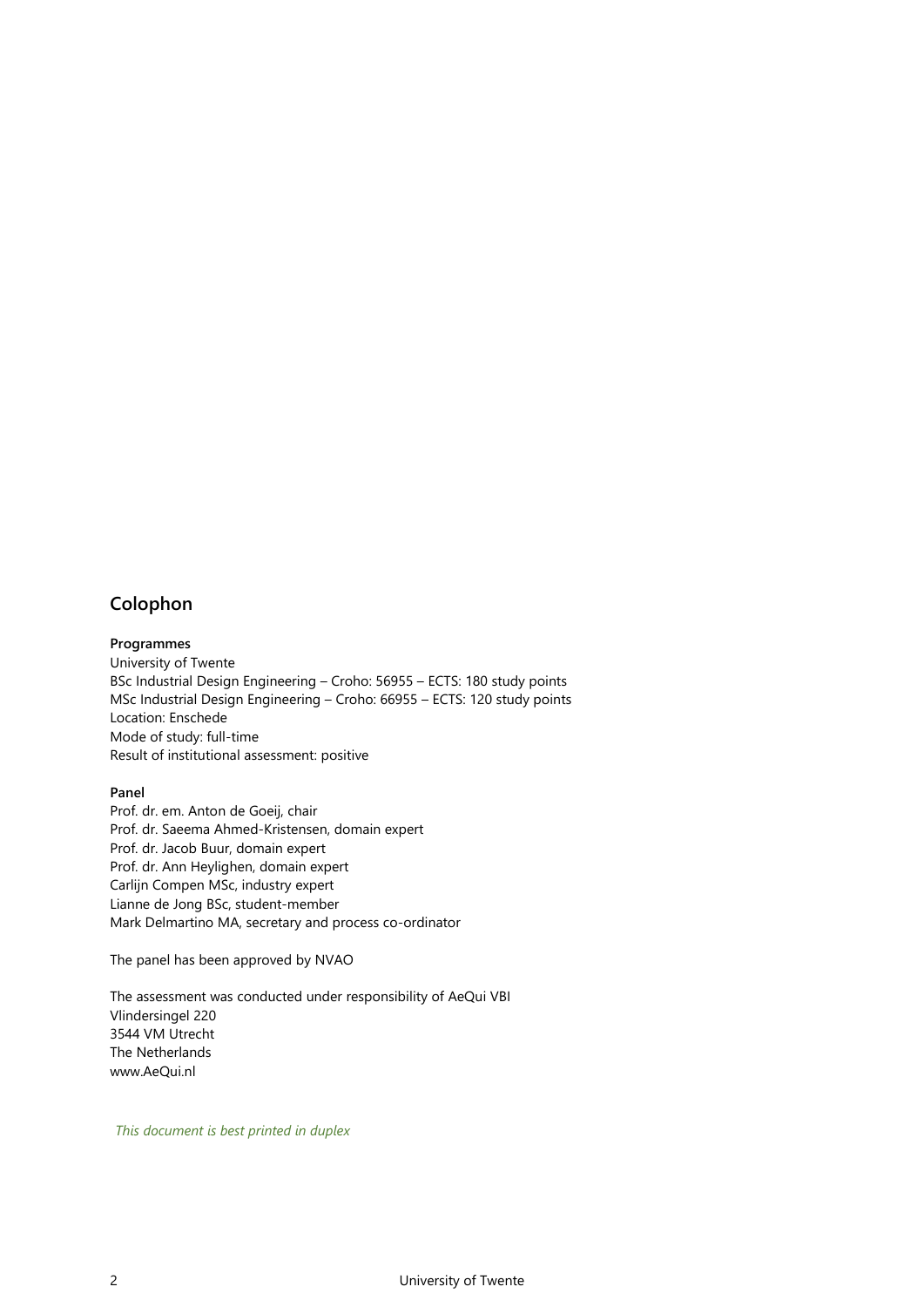

## <span id="page-2-0"></span>Table of contents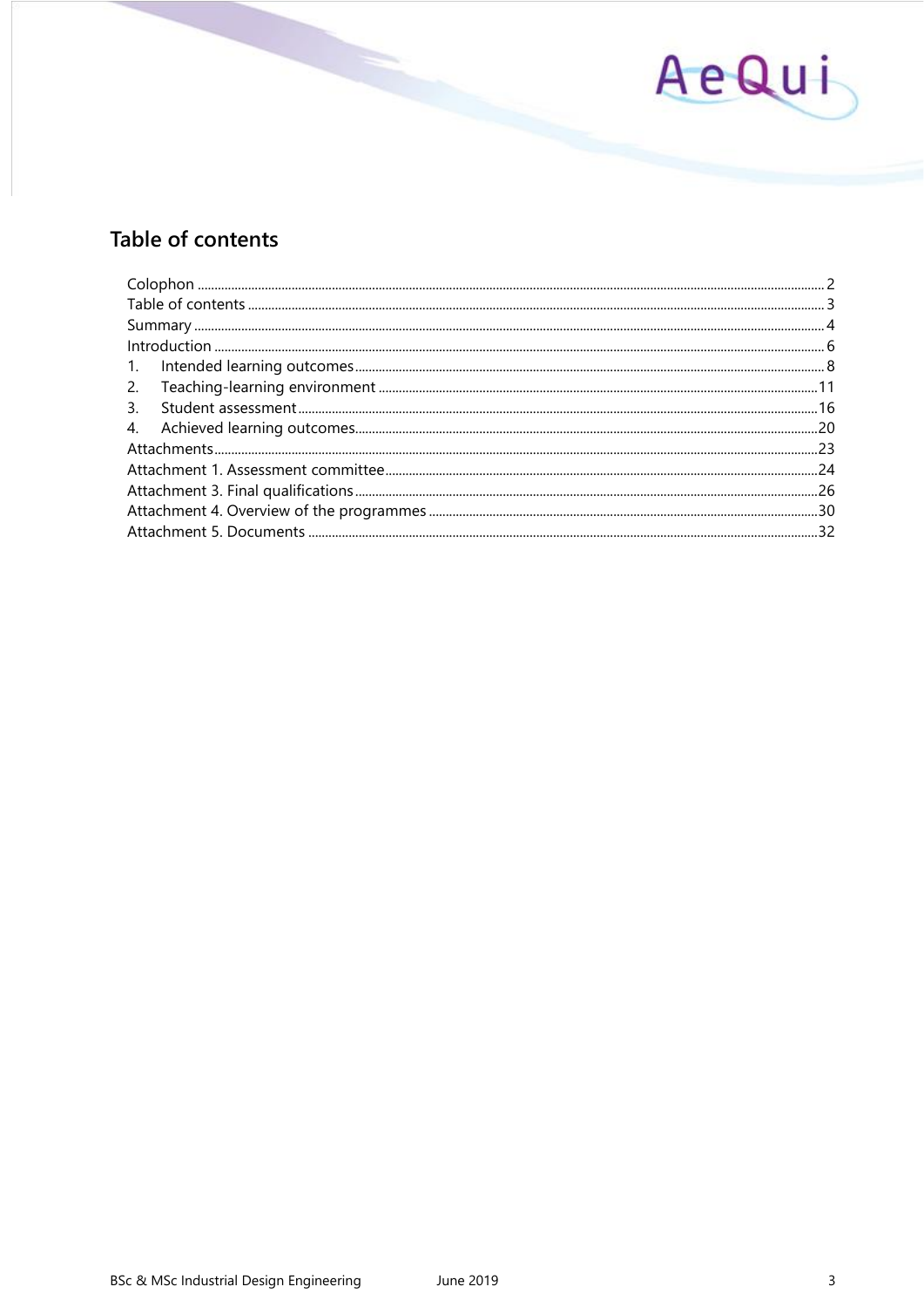## <span id="page-3-0"></span>**Summary**

On 4 and 5 April 2019 an assessment committee of AeQui visited the Faculty of Engineering Technology at the University of Twente (UT). The visit is part of the cluster assessment of eight degree programmes in Industrial Design Engineering (IDE) at the universities of Eindhoven, Delft and Twente. This report presents the committee's findings, considerations and recommendations on UT's three-year bachelor programme and two-year master programme in Industrial Design Engineering. The assessment committee has used the NVAO framework 2018 for the limited assessment of existing programmes and judges that both programmes meet all NVAO standards. It therefore issues a **positive** recommendation on the quality of the bachelor programme and the master programme Industrial Design Engineering at UT.

### **Intended learning outcomes**

The IDE bachelor and master programmes at UT are embedded in the Faculty of Engineering Technology, and their objectives align with the mission and vision of the University and the Faculty. Both programmes feature a comprehensive range of clearly formulated and properly differentiated competences and intended learning outcomes (ILO). The ILO are robust because they reflect not only the provisions of the domain-specific reference framework, the Academic Competences and Quality Assurance criteria and the Dublin Descriptors, but they also do justice to the specific vision on IDE of the University, Faculty and programmes. Both sets of learning outcomes bring about the UT-distinctive graduate profile of the *T-shaped* and *X-shaped designeer*. The committee judges that the bachelor and the master programmes Industrial Design Engineering **meet the standard.** 

#### **Teaching-learning environment**

The teaching-learning environment of the IDE programmes at UT is adequate. The bachelor programme is set up according to the *Twente Educational Model (TOM)* and integrates learning and application in thematic and interdisciplinary modules. The master programme allows students to tailor their own curriculum around one of three tracks according to their own needs and interests. Both curricula do justice to the educational principles of research-oriented, project-based, self-directed and collaborative learning. The IDE programmes have sufficient and properly qualified staff at their disposition, which students describe as passionate, accessible and empowering. Most staff, moreover, have an adequate command of the English language. The

IDE programme facilities are relevant. The committee judges that the bachelor and the master programmes Industrial Design Engineering **meet the standard.** 

### **Student assessment**

Student assessment in the IDE programmes at UT is organised adequately. Since the previous accreditation visit, a lot of developments have taken place with regard to student assessment and these changes are for the better. The Examination Board (EB) is functioning well. It is a small team that thrives on the expertise and commitment of the EB secretary. The bachelor and master programme now feature a comprehensive quality assured system for module and course assessments that involves IDE lecturers, educational experts and the EB. The existing assessment system can be further improved by revisiting the thesis evaluation forms, by paying attention to formative assessment and by enhancing the capacity of the Examination Board. The committee judges that the bachelor and the master programmes Industrial Design Engineering **meet the standard.** 

## **Achieved learning outcomes**

The intended learning outcomes of the IDE programmes are eventually achieved at the end of the bachelor and master curriculum. The sample of reviewed final bachelor projects fully meets the quality expectations. In almost all master theses, students deployed a solid methodology, coherent argumentation and an awareness of the limitations of their research. Surveys and testimonials from alumni, moreover, demonstrate that IDE students are well qualified to pursue a follow-up study or enter the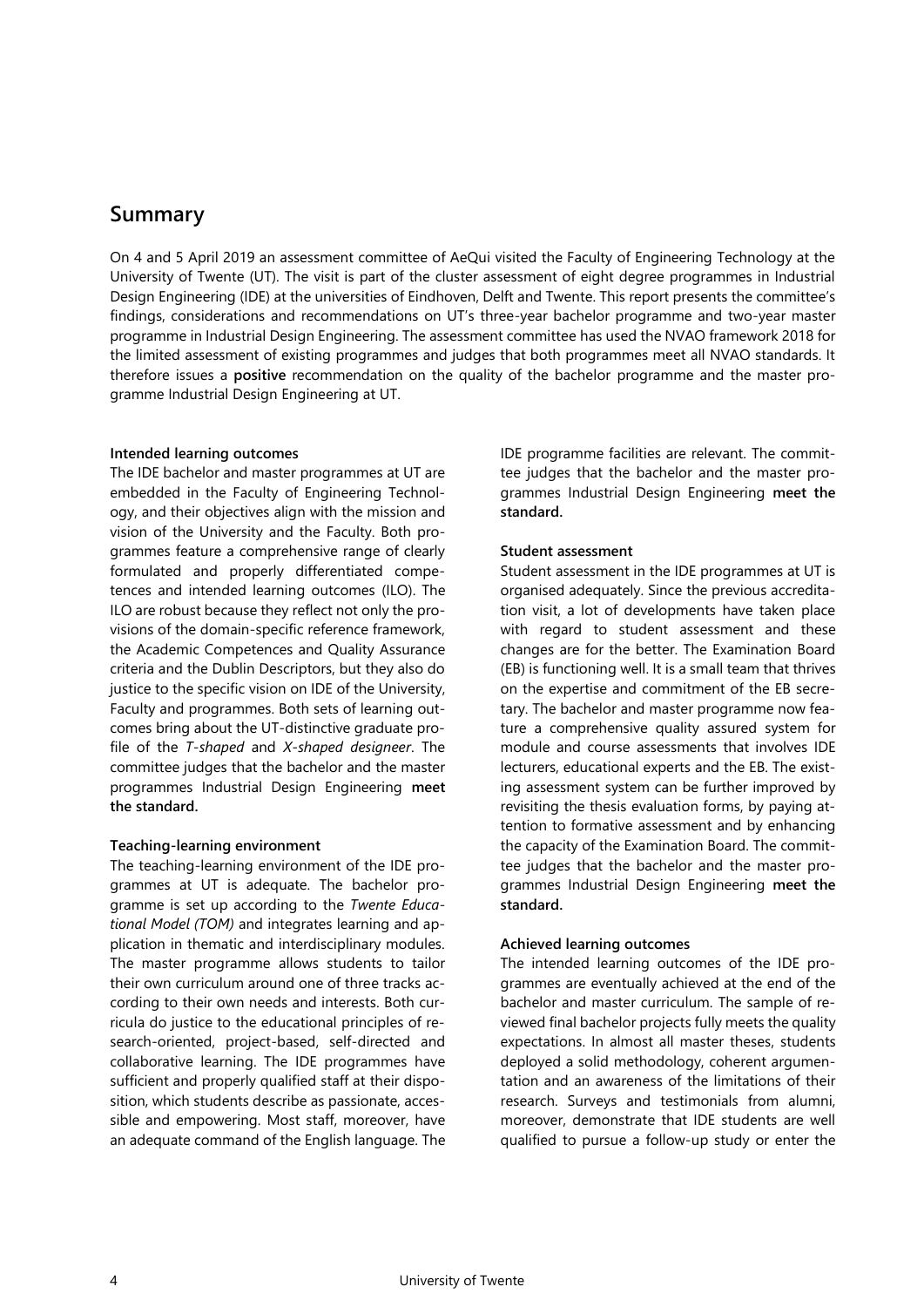labour market. The committee judges that the bachelor and the master programme Industrial Design Engineering **meet the standard**.

## **Recommendations**

Notwithstanding its positive conclusion that both programmes meet the four NVAO standards, the committee noticed that there is still room for improvement on individual components of the respective programmes. The committee therefore issues the following recommendations:

- to include more explicit reference in the ILO to the international dimension of/in the respective programmes;
- to clarify the three track profiles in the master programme;
- to complement the open-door policy with other forms of regular and systematic staff guidance for all students;
- to include in the thesis evaluation form the objectives of the bachelor/master thesis and the ILO of the respective programme;
- to revisit the scoring guidelines for the thesis and make the weighting of the respective assessment components more transparent;
- to include more systematically developmentoriented student feedback in formative assessment throughout modules and courses;
- to strengthen the capacity of the EB by adding more resources and bringing in additional educational assessment expertise;
- to document more explicitly the validation of individual thesis plans and their relevance for the overall learning outcomes;
- to include elements of (people) management and entrepreneurial skills in the curriculum;
- to raise awareness among industry on what industrial design engineering (at UT) stands for.

In sum, both the bachelor programme and the master programme Industrial Design Engineering meet each of the four standards of the NVAO assessment framework. Hence, the panel recommends NVAO to issue a positive conclusion regarding the bachelor programme Industrial Design Engineering and the master programme Industrial Design Engineering of the University of Twente.

On behalf of the entire assessment committee,

Utrecht, June 2019

Chair **Secretary** Secretary

Anton de Goeij **Mark Delmartino** Mark Delmartino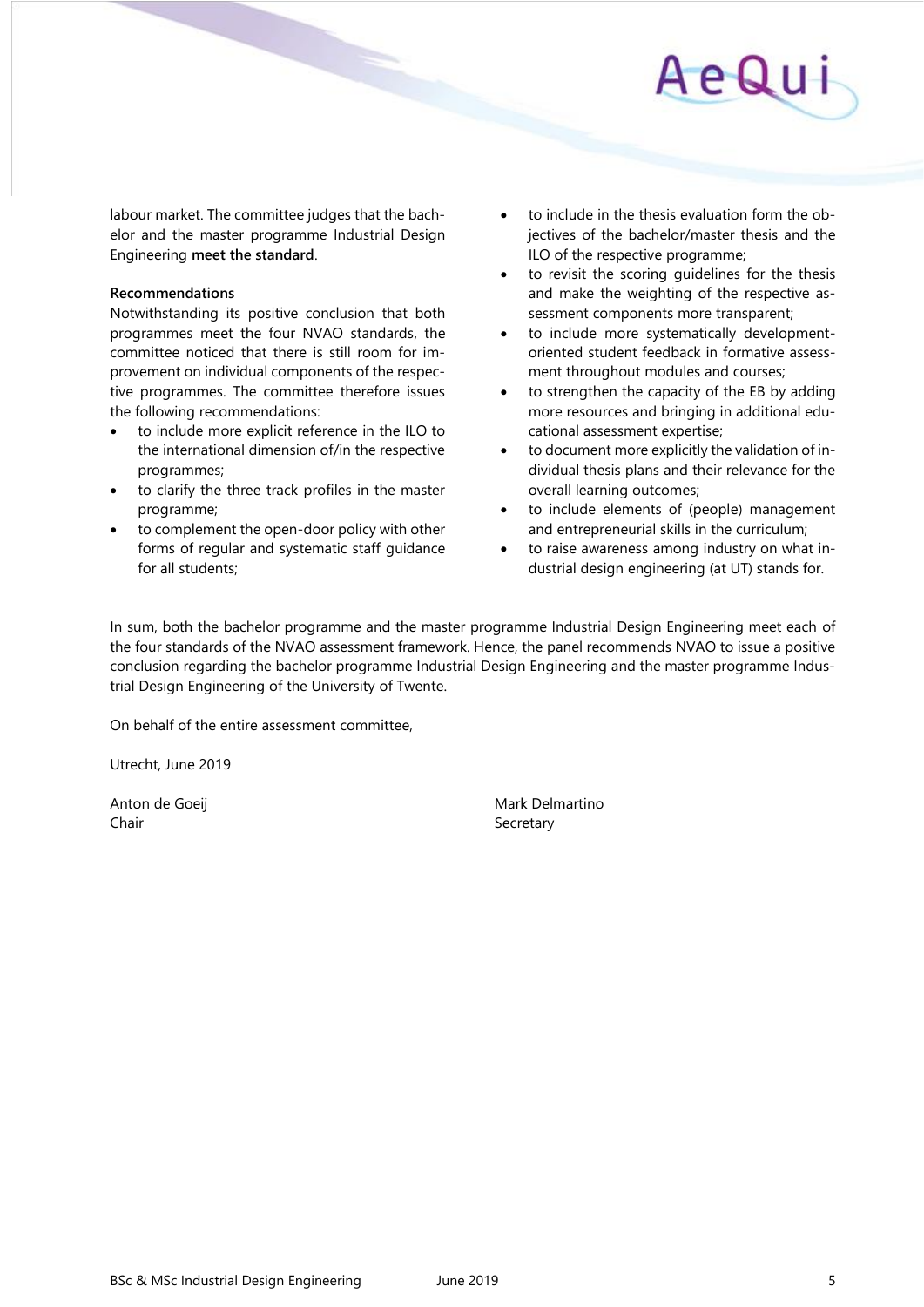## <span id="page-5-0"></span>**Introduction**

The bachelor and master programmes Industrial Design Engineering at the University of Twente are embedded in the Faculty of Engineering Technology. The IDE programmes reflect the mission and vision of both University and Faculty in their ambition to deliver so-called *designeers*, industrial design engineers with interdisciplinary competencies and in-depth technical expertise who can operate across technical and organisational boundaries in complex business environments. Both programmes are delivered in English language. The three-year bachelor programme is organised according to the *Twente Educational Model*; the two-year master programme is built around three specialisation tracks: *Management of Product Development*; *Human Technology Relations*; *Emerging Technology Design.* The programmes offer students considerable freedom in designing their individual curriculum.

## **The institute**

The University of Twente (UT) was founded in 1961. Over the years UT has developed into a research university with an international outlook and strong connections with the region. Its core domains – technology, science, engineering and social sciences – invite students, scientists and educators to collaborate across disciplines. The UT research institutes address high tech with a human touch by connecting technology to human behaviour and social relevance. Important features of the UT are its innovative campus with high quality facilities, its engineering approach to societal challenges, its focus on core technology domains such as robotics and geo-information science, its attention to highly personal studentdriven project-based education, and its track record in value creation. Nowadays education and research are organized in five faculties involving over 10000 students, 1750 research staff and 1300 support staff.

The Industrial Design Engineering (IDE) programmes are part of the Faculty of Engineering Technology (ET) together with three other education clusters: *Civil Engineering*, *Mechanical Engineering* and *Sustainable Energy Technology*. The Faculty's scientific staff are organised in five departments: *Biomechanical Engineering*; *Civil Engineering*; *Design, Production & Management*; *Mechanics of Solids, Surfaces and Systems*; and *Thermal & Fluid Engineering*.

The educational vision of the IDE programmes aligns with the missions of both University and Faculty: to let academic professionals shape their own set of design skills and critical attitude by providing high-quality academic education and research in the field of product design, development and engineering. The programmes focus on interdisciplinary competencies as well as on specific technical and non-technical knowledge that is relevant for industry and society at large.

## **The programmes**

The industrial design engineering graduate at UT, also referred to as a *designeer*, is described as a young professional with in-depth technical expertise and know-how; a synthesizer and integrator who acknowledges and reflects, and who operates across technical and organisational boundaries in complex business environments. IDE students at UT are educated to become independent entrepreneurial self-directive *designeers* with a *Tshaped* and/or *X-shaped* profile who wish to pursue a career in science, technology and society. As *T-shaped designeers* bachelor graduates are great collaborators; master graduates develop into *X-shaped* professionals who focus on strategy and management in multi-disciplinary teams.

The accreditation assessment concerns a threeyear full-time bachelor programme in Industrial Design Engineering (180 ECTS) that is organised according to the *Twente Educational Model* (*TOM*), a UT-specific teaching and learning framework for bachelor programmes. The IDE bachelor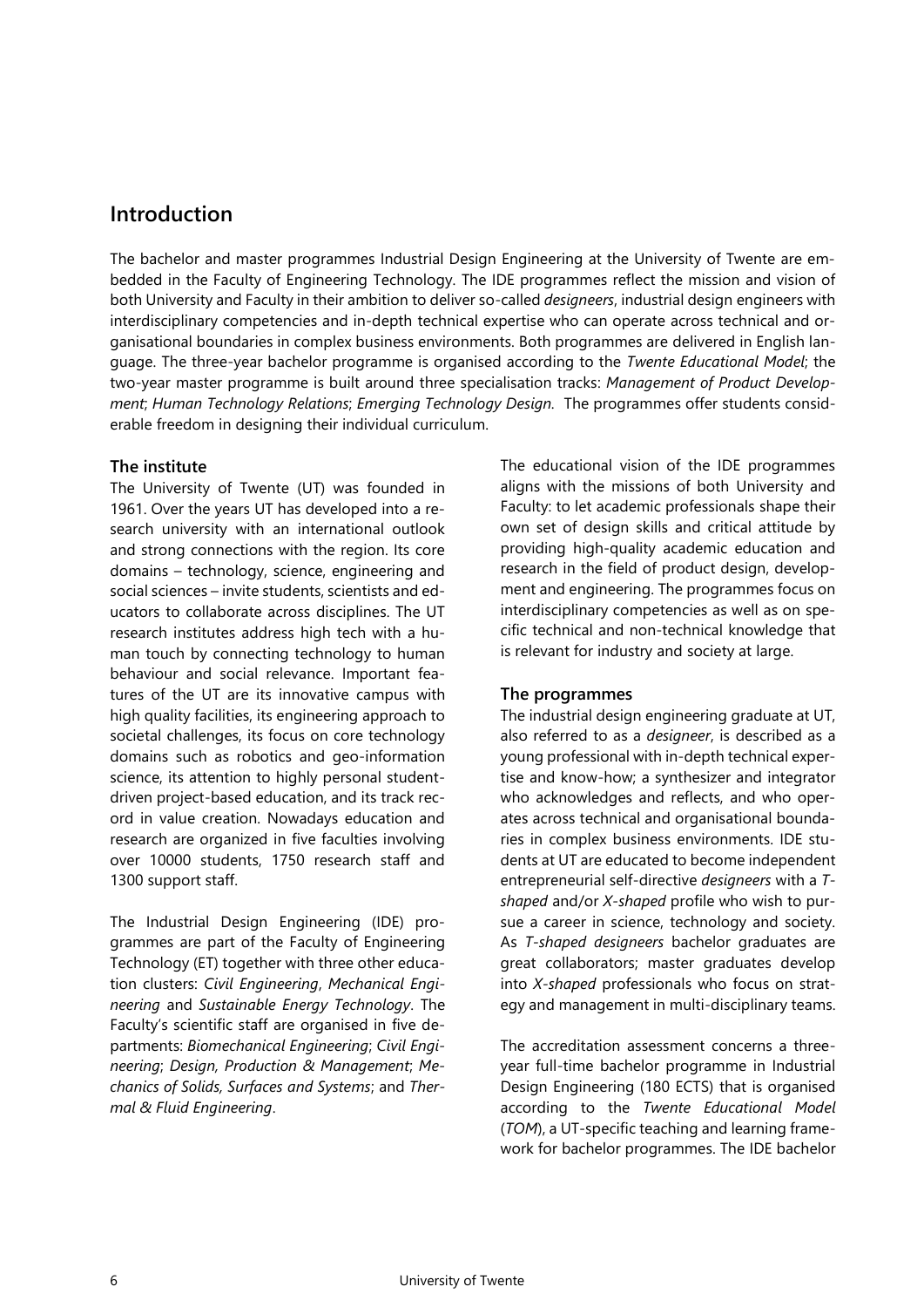

programme teaches the basic IDE disciplines and provides a broad view on the domain. Since 2014 student enrolment has increased from 107 to 132; a total of 88 students graduated in 2017-2018.

Furthermore, the assessment committee evaluates the two-year full-time master programme in Industrial Design Engineering (120 ECTS). Master students all work towards the same set of learning outcomes yet have considerable freedom in organising their curriculum, which is built around one of three tracks: *Management of Product Development* (*MPD*), H*uman Technology Relations* (*HTR*), and *Emerging Technology Design* (*ETD*). Since 2014, student enrolment has been fluctuating between 101 and 80; in 2017-2018, 69 master students obtained an IDE master degree from UT.

In line with the University's ambitions regarding internationalisation of staff, students and curriculum, both IDE programmes are currently delivered in English: the bachelor programme switched to English as per September 2016; the master programme has been taught in English since 2007.

### **The assessment**

The Faculty of Engineering Technology at the University of Twente assigned AeQui VBI to perform a quality assessment of its bachelor and master programmes Industrial Design Engineering. This assessment takes place in the framework of a broader exercise: in spring 2019 a cluster of eight IDE programmes from three universities (TU Eindhoven, TU Delft, U Twente) is assessed by a panel of domain and industry experts including an IDE student. In close co-operation with the three institutions, AeQui convened an independent and competent assessment committee that was eventually validated by NVAO. The assessment committee is presented in Attachment 1 to this report.

AeQui organised a preparatory meeting with representatives of the respective departments / faculties and degree programmes to exchange information on the organisation and implementation of the visit, as well as on the timing and contents of the supporting materials. The site visit to UT was carried out on 4 and 5 April 2019 according to the programme presented in Attachment 2.

In the run-up to the site visit, the assessment committee studied the self-evaluation report prepared by the programme management and reviewed for each IDE programme a sample of theses accepted during the last two years. The experts' impressions on the report and the results of the thesis review served as input for discussion during the visit. The materials put at disposition by the IDE programmes prior to and during the visit are listed in Attachment 5.

The committee has assessed the programmes in an independent manner; at the end of the visit, the chair of the assessment committee presented the initial findings of the committee to representatives of the programmes and the faculty. The underlying report was prepared after the site visit and contains in a systematic way the committee's findings, considerations and conclusions according to the 2018 NVAO framework for limited programme assessment. A draft version of the report was sent to the IDE programme management at UT; their reaction has led to this final version of the report.

The NVAO assessment framework includes a Development Dialogue. The three institutions involved in the Industrial Design Engineering cluster have decided that such dialogue will take place a few months after the site visit. The results of this development dialogue have no impact on the findings, considerations and recommendations expressed in this report.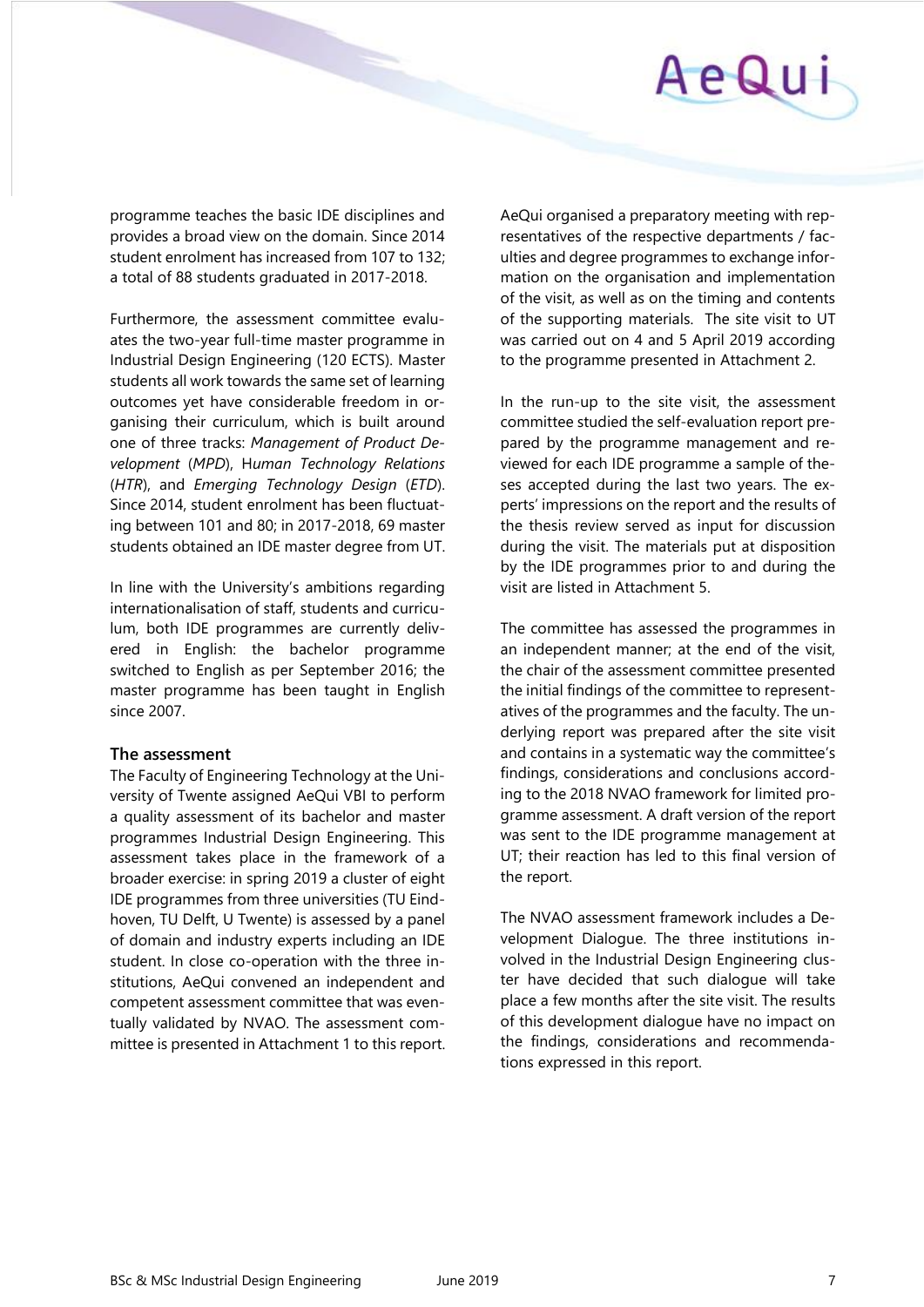## <span id="page-7-0"></span>**1. Intended learning outcomes**

The IDE bachelor and master programmes at UT are embedded in the Faculty of Engineering Technology, and their objectives align with the mission and vision of the University and the Faculty. Both programmes feature a comprehensive range of clearly formulated and properly differentiated competences and intended learning outcomes (ILO). The ILO are robust because they reflect not only the provisions of the domain specific reference framework, the Academic Competences and Quality Assurance criteria and the Dublin Descriptors, but they also do justice to the specific vision of the University, Faculty and programmes on IDE. Both sets of learning outcomes lead to the UT-distinctive graduate profile of the *T-shaped* and *X-shaped designeer*. Internationalisation is an important component of the endeavours at University, Faculty and programme level, and deserves to be included more explicitly in the ILO of both IDE programmes. According to the assessment committee, the bachelor and the master programmes Industrial Design Engineering meet this standard.

## **Findings**

### *Mission and vision*

The IDE bachelor and master programmes at UT are embedded in the Faculty of ET. The committee noticed in the materials and the discussions on site that the programme objectives align with the mission and vision of the University and the Faculty. The University wants to respond to demands from society by connecting technology (high tech) with human behaviour and social relevance (human touch). UT researchers and students enquire into the opportunities offered by technology and reflect on the dilemmas that technology entails. This approach requires researchers, professionals and students to be creative cross-disciplinary problem solvers and asks for an education model that connects across domains, focusing on both scientific education and on the application of scientific theories into practice.

In line with the mission of the Faculty, the IDE programmes cover the initiation, formulation, design and development of technical solutions for current and future societal problems and challenges. The programmes enable academic professionals to shape their own set of design skills and critical attitude by providing high-quality academic education and research in the field of product design, development and engineering. Both bachelor and master programmes focus on interdisciplinary competencies as well as on specific technical and non-technical knowledge that is relevant for industry and society at large.

The committee understood from the discussions on site that educating IDE students along the mission and vision of the University, Faculty and programme leads to a specific graduation profile: the UT *designeer* is a young professional with indepth technical expertise and know-how, a synthesizer and integrator who acknowledges and reflects, and who operates across technical and organisational boundaries in complex business environments. IDE students at UT are educated to become independent entrepreneurial self-directive industrial design engineers with a *Tshaped* and/or *X-shaped* profile who wish to pursue a career in science, technology and society. As *T-shaped designeers* bachelor graduates have in-depth knowledge and are good at collaborating and communicating; master graduates develop into *X-shaped* professionals who combine in-depth knowledge with a focus on strategy and leadership in multi-disciplinary teams.

## *Domain specific reference framework*

In the domain specific reference framework, the three universities that offer Industrial Design Engineering in the Netherlands (TU Delft, TU Eindhoven and U Twente) have described the profile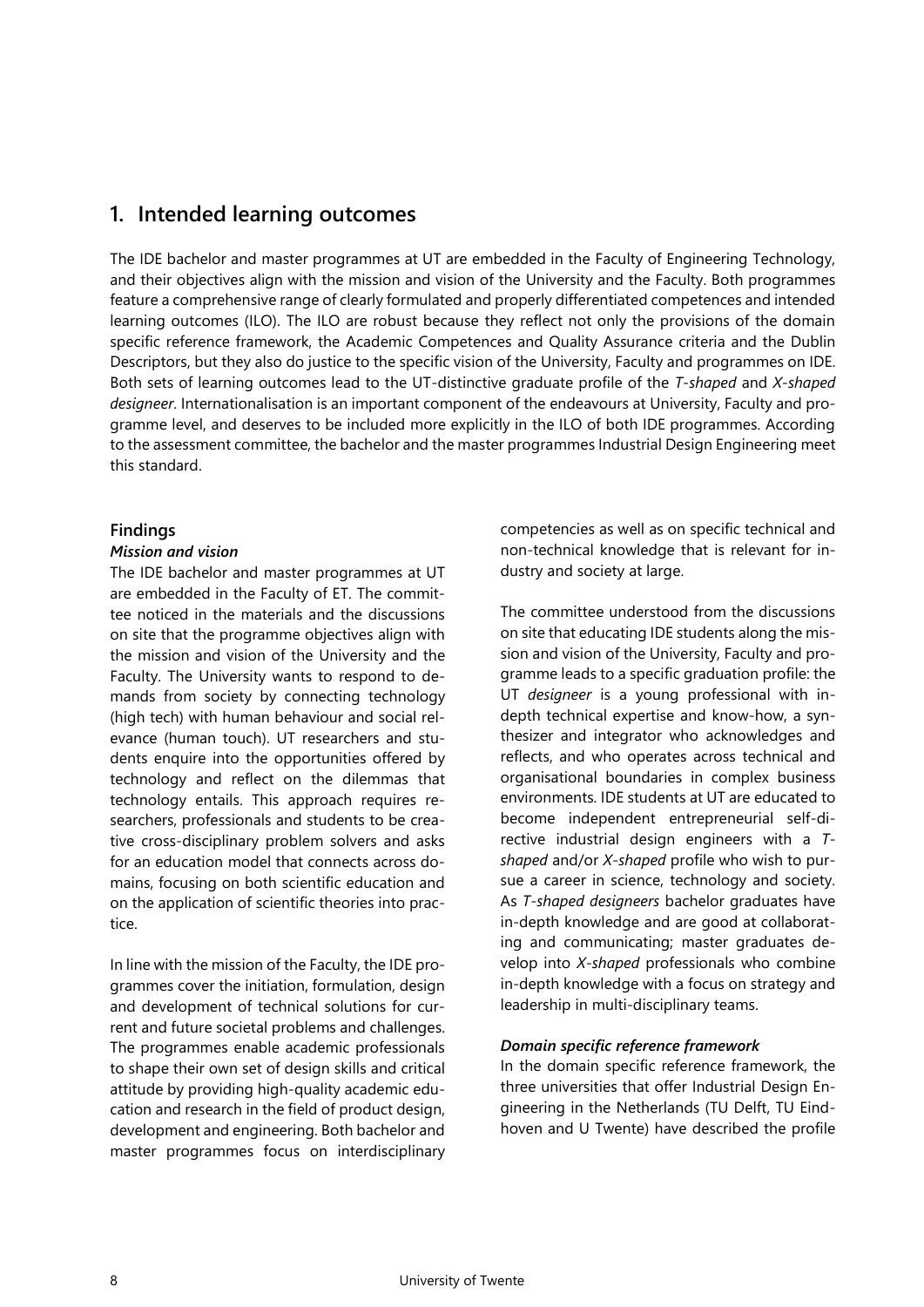

and labour market position of academic IDE graduates. According to this document, the labour market needs academically trained product designers who can integrate knowledge from different fields of technology with human factors, who can capture signals from the market and can generate creative ideas with new solutions. An IDE graduate is therefore able to operate as an interdisciplinary designer in the field of IDE. The committee gathered from the self-evaluation report and the discussions on site that the profile, competencies and labour market perspective of IDE graduates at UT are very much in line with the provisions of the domain specific reference document.

At the same time, however, the committee also noticed that the mission and educational vision of the Faculty of Engineering Technology at UT and the goals of its IDE education programmes add extra flavour to the IDE graduate profile of the domain specific reference framework. First and foremost, the *T-shaped* and *X-shaped designeer* profiles are specific for the IDE programmes from UT. Moreover, the intended learning outcomes for both bachelor and master programmes are defined in terms of the seven competencies for academic engineering programmes (the so-called *Meijers criteria*), which include particular attention to 'co-operating and communicating' and to 'addressing temporal, social and personal contexts'.

#### *Intended learning outcomes*

The intended learning outcomes of both bachelor and master programme are listed in Attachment 3 to this report. The committee acknowledges that the learning outcomes have been formulated in full alignment with the domain specific reference framework. In fact, the framework's fundamental topics and final qualifications are expressed and reflected as learning lines in the ILO of both bachelor and master programme. Moreover, the IDE programmes have used the Academic Competences and Quality Assurance criteria and the Dublin Descriptors to formulate the academic skills that have to be obtained in the bachelor and master programme, respectively. In

this regard, the committee noticed that the level descriptors set by the Dublin Descriptors have been extended in the IDE programmes at UT to include: (i) knowledge, insight and understanding; (ii) applying knowledge and understanding, (iii) cognitive skills (critical thinking, analysis), making judgements; (iv) numeracy and communication skills; (v) autonomy, collaborative abilities and lifelong learning skills.

The committee learned from the self-evaluation report that the structure of both sets of learning outcomes is very similar, yet with a clear distinction in orientation and level between the final qualifications for a bachelor and a master student. Anticipating the next standards, the committee moreover noticed that the respective competencies are addressed throughout the bachelor and master curriculum and that the ILO criteria and sub-criteria are measured against the assessment plans of the individual courses.

When asked why the master programme features the same set of learning outcomes for three tracks, the IDE programme representatives indicated that only 30% of the courses are track-specific and that for the larger part of the curriculum, all master students select courses from the same pool. The learning goals of each course are matched with the learning outcomes at programme level. Moreover, the master track coordinator checks and validates for each individual student the proposed package of courses and master thesis subject. The committee also learned during the visit that all master students receive the same IDE degree; the track is not mentioned on the diploma, but the courses are listed on the transcript.

## **Considerations**

Based on the written materials and the discussions on site, the committee considers that both programmes feature a comprehensive range of clearly formulated competences and intended learning outcomes. While the structure of the ILO is very similar, the formulation of the criteria and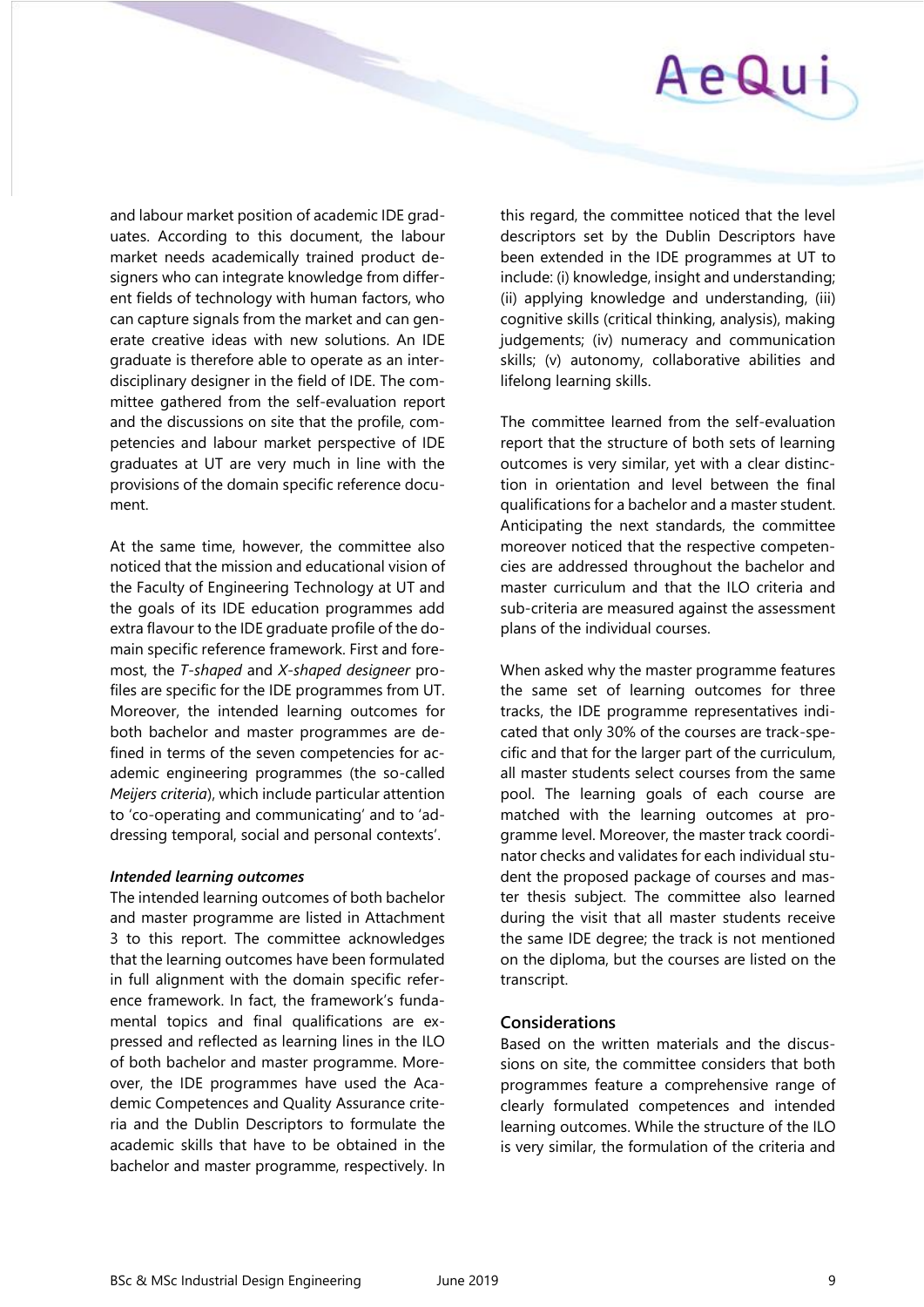sub-criteria are differentiated properly according to the bachelor and master level.

The committee thinks highly of the respective ILO because these reflect not only the provisions of the domain specific reference framework, the ACQA criteria and the Dublin Descriptors, but also do justice to the specific vision of the university, faculty and programmes on IDE. The ILO for both bachelor and master programmes address the comprehensive range of design competencies, (cross-)disciplinary know-how, methodological and academic approaches, professional and (inter-)personal skills and attitudes. According to the committee, these sets of ILO will bring about the UT-distinctive graduate profile of the *T-shaped* and *X-shaped designeer*.

The committee understood from the materials and the discussions that internationalisation is an important component of the mission and vision of the University, Faculty and IDE programmes. The committee acknowledges that internationalisation is embedded in the design and the implementation of both bachelor and master curricula. However, this international focus has not yet found its way into the ILO. The programme management may therefore want to include this important component, which is clearly present in the respective curricula, in the respective ILO.

Based on the interviews and examination of the underlying documentation, **the assessment committee concludes that the bachelor and the master programmes Industrial Design Engineering meet standard 1, intended learning outcomes.**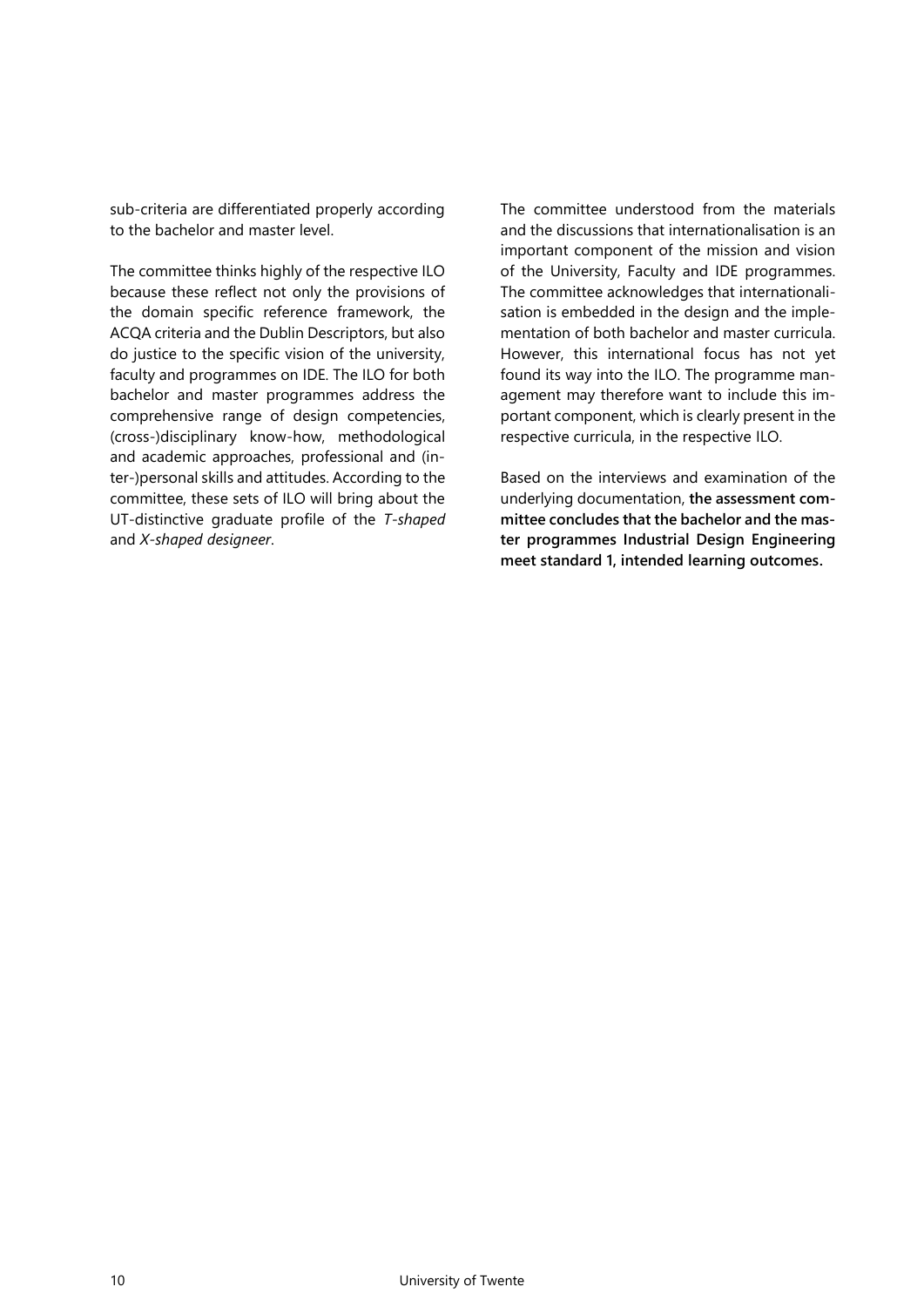## AeQui

## <span id="page-10-0"></span>**2. Teaching-learning environment**

The bachelor and master programmes Industrial Design Engineering at UT are embedded in an adequate teaching and learning environment. The bachelor programme is set up according to the *Twente Onderwijs Model (TOM)* and integrates learning and application in thematic and interdisciplinary modules. The master programme allows students to tailor their own curriculum around one of three tracks and according to their own needs and interests. Both curricula do justice to the educational principles of research-oriented, project-based, self-directed and collaborative learning. The IDE programmes have sufficient and properly qualified staff at their disposition, which students describe as passionate, accessible and empowering. The programme facilities are adequate and relevant. In addition to inviting the programme management to address some of the student concerns, the committee suggests to improve the IDE teaching learning environment in two ways: by clarifying the three track profiles in the master programme, and by complementing the open door policy of staff with other forms of regular and systematic guidance for all students. According to the assessment committee, the bachelor and the master programmes Industrial Design Engineering meet this standard.

## **Findings**

## *Programme*

The IDE programmes form one of the four education clusters in the Faculty of Engineering Technology (ET). The faculty's scientific staff belong to one of five research departments and ensure that the most recent and relevant academic research results are integrated in the courses.

Both programmes under review have been running for some time: the bachelor programme was established in 2001 and the master programme in 2004. In line with the university's ambitions regarding internationalisation of staff, students and curriculum, both IDE programmes are currently taught in English: the bachelor programme switched to English as per September 2016; the master programme has been taught in English since 2007.

The committee noticed that both programmes are relatively small in terms of student numbers. This allows for easy contact between students and staff and a more personal approach, one of the distinctive features of the UT education approach.

## *Bachelor curriculum*

The three-year full-time bachelor programme Industrial Design Engineering teaches the basic IDE disciplines and provides a broad view on the domain. Since 2001, the bachelor curriculum IDE has been entirely based on project-led education. In 2013, UT incorporated this approach in the *Twente Educational Model* (*TOM*). *TOM* is a UTspecific teaching and learning framework for bachelor programmes. It is based on thematic modular project education, promotes studentdriven learning, and addresses the professional roles of researcher, designer and organiser. Every *TOM* curriculum consists of 12 coherent, self-contained modules of 15 ECTS. Attachment 4 to this report contains an overview of the IDE bachelor curriculum, which amounts to 180 ECTS.

Each IDE module has a theme, which includes a selection of topics and is completed by an integral project. Almost every module pays attention to five learning lines: *Basics*, *Humanities & Business*, *Design*, *Engineering*, and *Project*. Some topics such as *Mathematics and Electronics* are taught across modules together with bachelor students from other UT programmes. The programme structure for the first two years is identical for all IDE bachelor students, although they can determine -to a certain extent- the type of projects they work on. Moreover, students are part of regularly changing project teams that are assembled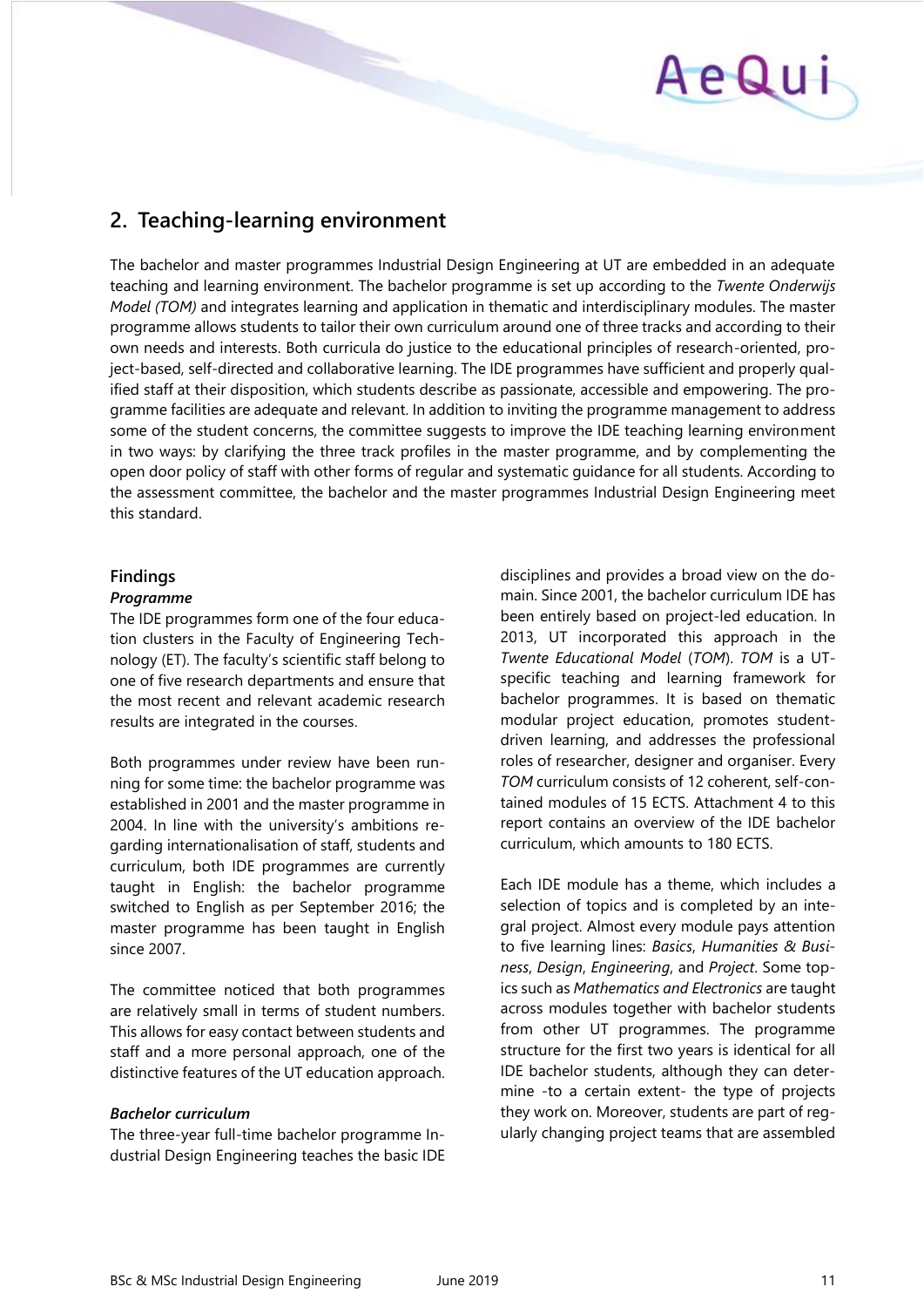by the programme coordinator to ensure sufficient diversity within the teams. The two elective modules in year 3 allow for deepening the students' knowledge or widening their horizon and can include a study period abroad. According to the self-evaluation report, about 40% of the thirdyear bachelor students perform a minor abroad. For the final modules, students design a complex system in a realistic situation and conduct an indepth research.

The committee gathered from the materials and the discussions on site that the *STAR* excellence programme provides additional challenges for ambitious bachelor students in the first and second year. From modules 2 to 8, IDE students can sign up for a more challenging in-depth or interdisciplinary (project) assignment. Moreover, the top 10% bachelor students can also enrol in the UT-wide Bachelor Honours Programme of 30 ECTS to enrich their knowledge, skills, attitude, cooperation and experience outside their own discipline. In this honours programme, students choose among one of the multidisciplinary tracks that run for 1.5 years. The committee spoke to a few bachelor students who are involved in the STAR / Honours programmes. They appreciate the opportunity and underline the added value of these initiatives for their own development.

The student chapter in the report and the discussion with students on site revealed that bachelor students like the variation of courses and subjects, the integrated project work, and the balance between knowledge and skills. They see a continuous development across the modules with opportunities to apply in later modules what has been acquired previously. They find group work to be sufficiently diverse across modules and challenging in a positive developmental way.

Asked for improvement, students mentioned that there could be more attention to in-depth engineering courses and to technical knowledge in the projects. Moreover, they would appreciate more attention in the curriculum to the career

perspectives of an IDE bachelor graduate. For instance, the virtual project development module could programme more guest lecturers. According to students, the study load is quite challenging: the particular structure of the curriculum (*TOM*-based integrated modules of 15 EC) means that there is a constant workload throughout the year, which enhances the pressure not to incur study delay and avoid re-sits as much as possible. Finally, students indicated that the transition to an English-language programme is not yet fully successful: the level of English of some teachers leaves to be desired, although everybody is catching up thanks to dedicated language courses; moreover, there is room for an environment that is more inclusive of non-Dutch students. While groups are mixed, there is still a lot of Dutch language actually spoken in workshops and projects.

### *Master curriculum*

The two-year full-time master programme Industrial Design Engineering addresses the specialisations of IDE and features three tracks: *Management of Product Development* (*MPD*), *Human Technology Relations* (*HTR*), and *Emerging Technology Design* (*ETD*). The curriculum is spread over eight quarters of ten weeks each. Each quarter represents a study load of 15 ECTS. During the first five quarters students follow courses (three per quarter) for a total of 75 ECTS. The final three quarters are spent on the master thesis (45 ECTS). Attachment 4 to this report contains an overview of the master curriculum, which amounts to 120 ECTS.

The curriculum consists of obligatory courses (mandatory for all students), recommended courses (compulsory for a specific track), and selective courses which can be freely chosen. Based on the chosen track, each student puts together his/her own study programme: a combination of obligatory, recommended and selective courses, as well as a thesis project. The envisaged study programme is presented and discussed with the assigned track coordinator, who eventually approves the individual programme.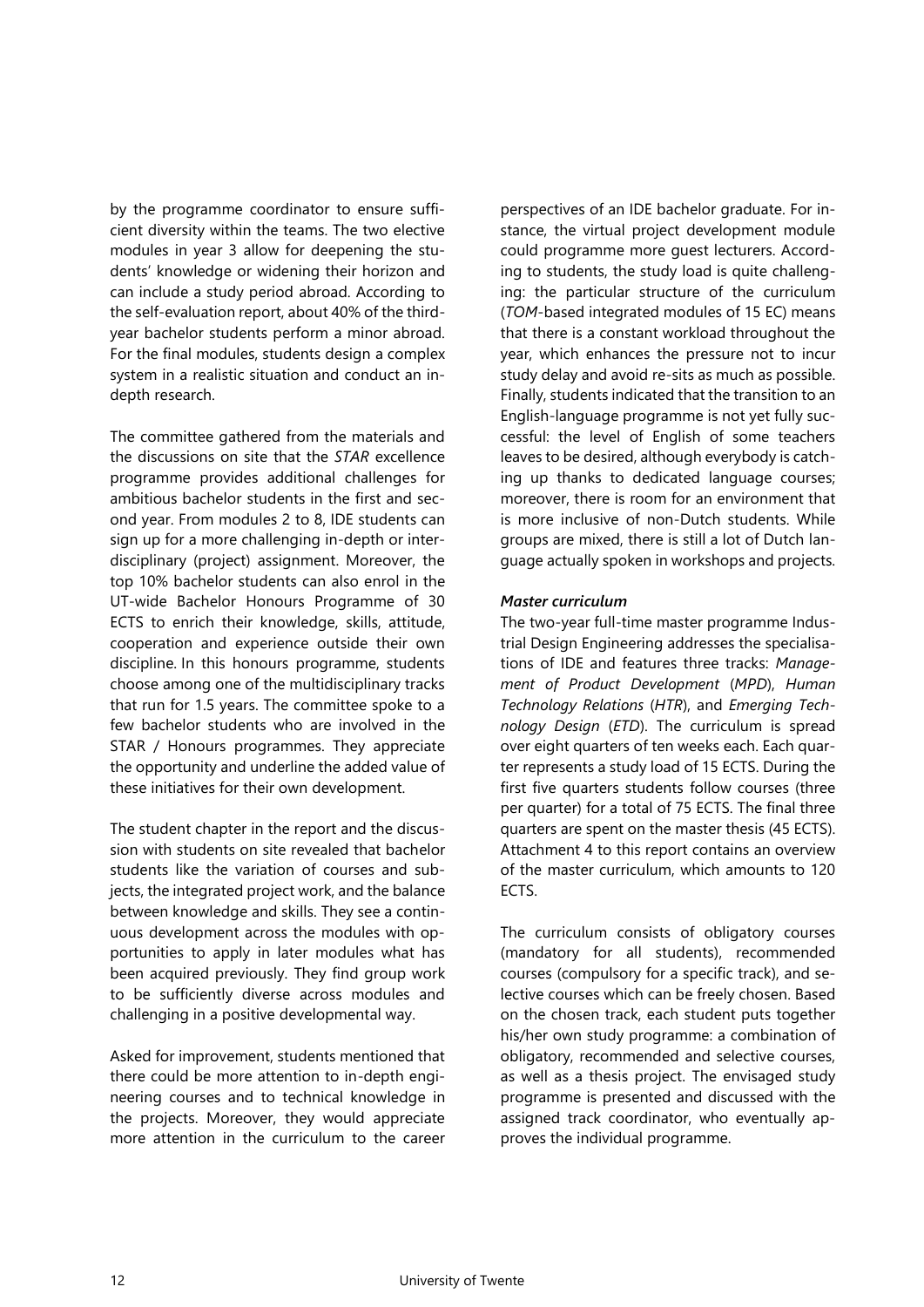# AeQui

The committee gathered from the materials and the discussions on site that there is a good integration of technology, business, societal and human-centred approaches in the curriculum. It also acknowledges the self-directed character of the programme, which is shown in the many electives that students can choose when they tailor their individual study programme. Moreover, through the master thesis of 45 ECTS, the curriculum puts a considerable emphasis on students demonstrating their end level qualifications. Also, master students can spend a period abroad, preferably during the thesis assignment.

The student chapter in the report and the discussion with students on site revealed that master students like the self-directed character of the programme and the opportunity they get to create their own personalised study programme. Students also mentioned to the committee that staff is open, supportive and passionate about (their domain in) IDE. There is a special atmosphere of equality between staff and students, which students find particularly motivating. Several students, moreover, indicated that staff had encouraged them to think outside the box of IDE. They also appreciate that course coordinators provide support that is tailored to their own individual ambitions, whether this is in the field of research, design development or management.

Asked for elements of improvement, master students mentioned that not every course represents a similar study load, that there could be some more in-depth courses, that staff could assist more in deciding on the programme track and thus the career trajectory, and that industry (as potential work field employer) could be engaged more thoroughly in the different curriculum components. While students appreciate the efforts of the staff, they are also aware that staff is under considerable work pressure. During the site visit, master students suggested that either more staff should be hired or that existing staff should be allocated more time for student involvement.

## *Educational approach*

The committee gathered from the written materials and the discussions on site that both the bachelor and the master programme are delivered in line with the principles that underlie the educational vision of the University and Faculty. Students are educated to design solutions and concepts for complex real-world problems and challenges in an interdisciplinary way. The *TOM* approach allows bachelor students to become result-driven learners that are able to work individually and in close collaboration with peers in teams. The master programme encourages students to become self-reliant and self-directed designers of their own study programme.

In this student-centred educational model, the total number of contact hours in the first and second year of the bachelor programme is close to 500 per year, which amounts to approximately 30% of each year's study load. Throughout the curriculum, students become more self-governing; as a result, the plenary contact hours decline in favour of individual consulting hours. In the master programme, students have about 12 contact hours a week during the first five quartiles.

The committee learned from several interviews that students can rely on several types of coaching and counselling. In addition to UT-wide services, bachelor students can contact the bachelor programme coordinator, as well as the respective module coordinators. The primary contact for master students is the track coordinator. The programme director is a useful source of advice on study prospects for all IDE students; the IDE study advisors are available for consult and counsel of both bachelor and master students.

## *Intake*

The admission procedure for both programmes is described in good detail in the self-evaluation report. The intake of bachelor students has increased from 107 in 2014 to 132 in 2018. Admission is unrestricted for students with a Dutch VWO-diploma featuring a science profile and for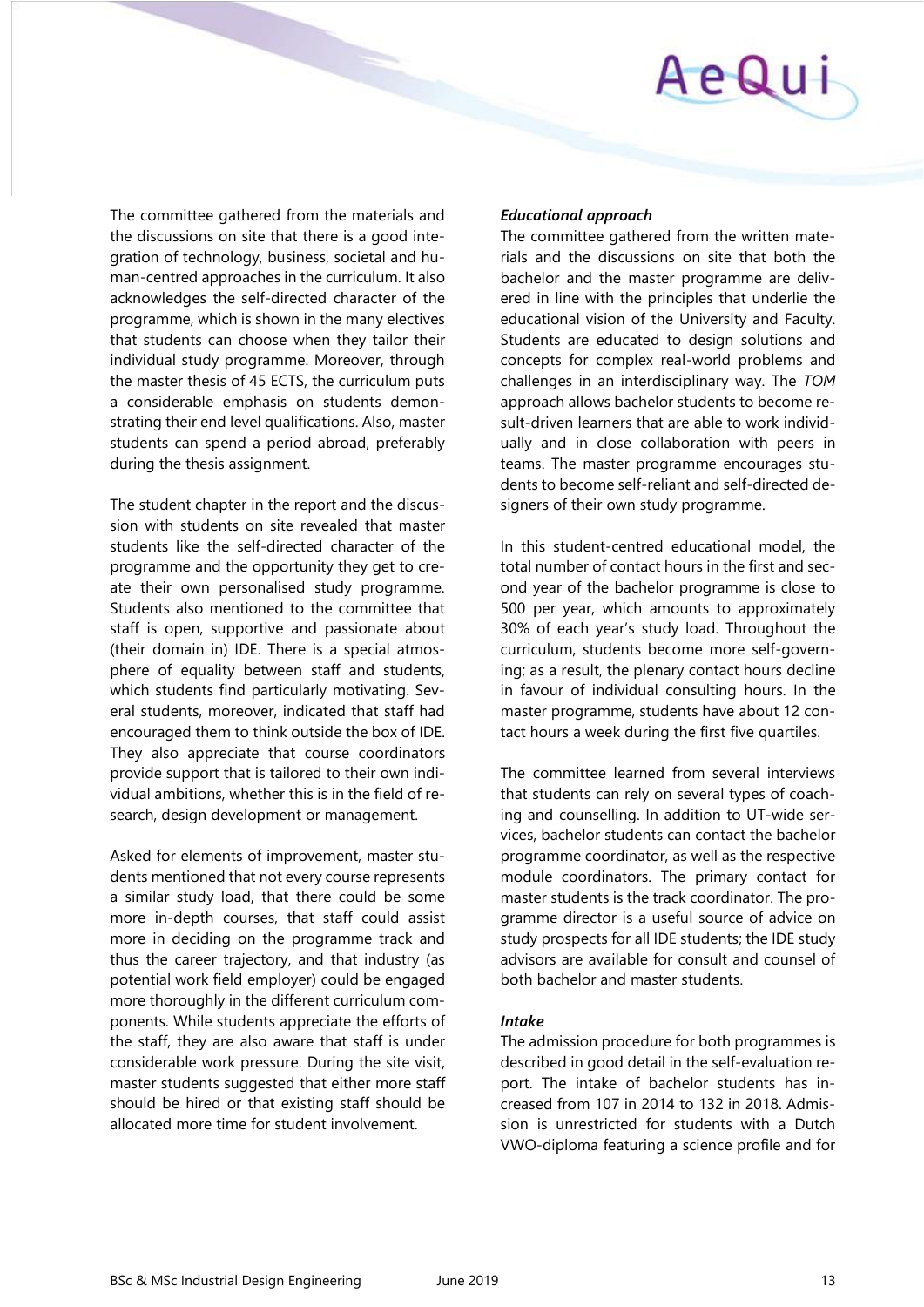students with a *Mathematics and Natural Sciences* major. Every year, these students represent the biggest intake group. Recently, however, the number of non-Dutch students is growing. On average a quarter of the bachelor students drop-out of the programme.

IDE bachelor graduates from Eindhoven, Delft or Twente have direct access to the IDE master programme at UT. All other students must request permission from the Admission Board and may have to follow a pre-master programme. Students with a relevant bachelor degree from a University of Applied Sciences can enrol in the pre-master programme of 30 ECTS. Students who attended the pre-master programme indicated to the committee that they felt at par with the academic bachelor graduates when they started the master programme. This statement is confirmed in the self-evaluation report, according to which all students who entered the IDE master programme after obtaining a pre-master eventually graduate. Apart from a one-off drop in student numbers in 2015, student enrolment has been fluctuating between 101 in 2014 and 80 in 2017. The committee learned that master students can join the programme every month; by January 2019, 52 master students had enrolled in the 2018-2019 cohort.

## *Staff*

According to the list of teaching staff, there are 67 scientific staff involved in the IDE programmes at UT. Most lecturers have a PhD degree in an IDErelevant domain and are active as researchers linked to one of the five ET departments and fifteen research chairs.

The committee noticed that all teaching staff either have obtained the university teaching qualification, have more than 20 years of experience or are in the process of obtaining this UTQ. This means that all lecturers can demonstrate the necessary competences in teaching, testing, assessment and in developing teaching and testing materials. Students mentioned to the committee that they think highly of the domain specific knowhow and the pedagogical skills of the lecturers.

The self-evaluation report indicates that 65% of the IDE lecturers can demonstrate English language knowledge of at least C1-level. This finding seems to be confirmed by the students who indicated that most but not all teachers have a sufficiently high level in English language.

## *Facilities*

According to the self-evaluation report, UT offers an excellent study environment featuring a "green campus where living, studying and leisure come together and are harmoniously balanced." During the site visit, the panel was shown around the ET faculty and visited the *Virtual Reality Lab*. Moreover, it had a look at several facilities which the IDE cluster shares with the *Mechanical Engineering* programmes, such as the mechanical, assembly, and modelling workshops.

Students indicated that the facilities are good and that the workshops provide all required materials and equipment. However, when deadlines are approaching, workshops tend to be very crowded. Moreover, the Horst building that hosts the IDE programmes has a limited capacity for the many project groups; hence the workspaces are scarce and students tend to scatter in project groups around campus.

## **Considerations**

Based on the written materials and the discussions on site, the committee considers that the teaching-learning environment is well developed at the Faculty of Engineering Technology in UT. This appreciation applies to the IDE bachelor and the master programmes, the quality of the IDE staff and the relevance of the IDE programmespecific facilities.

The committee considers that both programmes are built in a coherent way and in full respect of the requirements of the University. The curricula integrate design, technology, business, societal and human centred approaches. They do justice to the educational principles of research-oriented, project-based, self-directed and collaborative learning.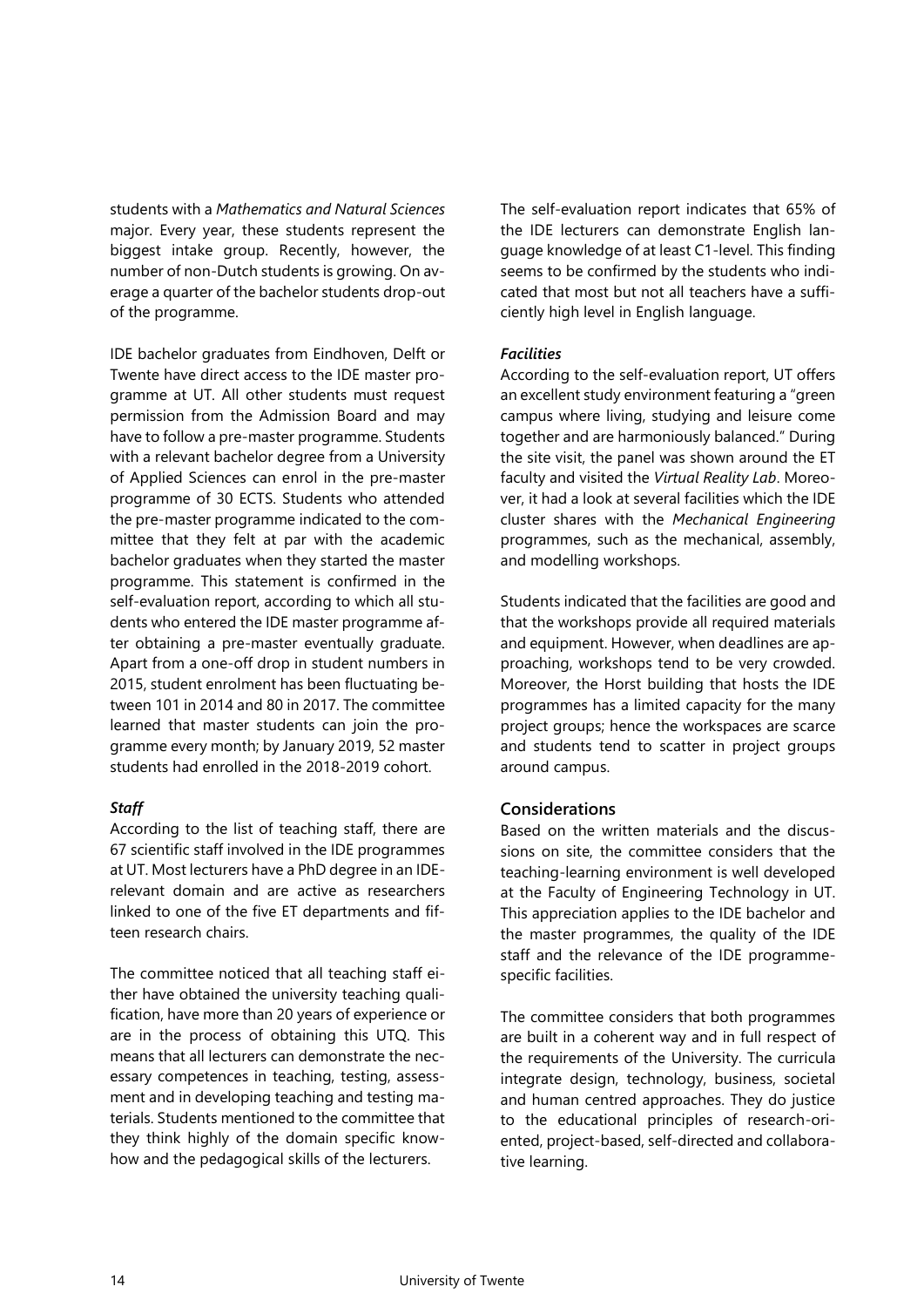

The bachelor programme is set up according to the *Twente Educational Model* and integrates adequately learning and application in thematic and interdisciplinary modules. The committee appreciates the build-up of the three-year programme and the requirement that in year three at least one module should take students out of their comfort zone, be it by focusing on another discipline or by going for a study period abroad. The UT-wide and/or IDE-specific honours trajectory cater nicely for the needs of more ambitious and talented students. The committee is positive about the continuous learning lines that run throughout the curriculum and about the fact that quality and relevance of individual modules are checked regularly by staff and students. It therefore comes as no surprise to the committee that students appreciate this IDE bachelor curriculum.

The master programme allows a lot of freedom for students to tailor their own curriculum around one of the three tracks according to their own needs and interests. The committee subscribes the positive appreciation of students regarding this self-directed approach, the small-scale delivery of the education and the personalised collaboration between students and staff. As an element of improvement, the committee considers that the track profiles can be clarified and finetuned in three ways: by communicating their respective selling propositions to students enrolling in the master programme, by revisiting the respective sets of recommended courses, and by monitoring the tracks' relevance for employability with young graduates in the field.

In line with its finding under the previous standard, the panel considers that the intended learning outcomes at programme level are covered adequately in the different learning goals at course level. This consideration therefore applies to bachelor modules 1 to 11 and for the master quartiles 1 to 5. Anticipating its findings under standard 4, it is less clear to the committee how

the intended learning outcomes are reflected in the bachelor and master graduation projects.

According to the committee, the IDE programmes have sufficient and properly qualified staff at their disposition. Most staff, moreover, have an adequate command of the English language. The committee understands that students describe staff as passionate, open, accessible and empowering. While the open-door policy of staff is to be applauded, the committee thinks that there is room for other forms of regular and systematic guidance that address and involve all students, including those who by nature or culture are less inclined to take the first step in approaching lecturers.

Students and staff at UT enjoy an innovative campus. According to the committee, the IDE programmes have adequate facilities in terms of workshops and labs. The study association *S.G. Daedalus* plays an important role in advancing the educational activities.

Finally, the committee considers that both bachelor and master students have raised a number of issues that are worth addressing. It therefore invites IDE programme management to look into adding in-depth engineering courses, more technical knowledge in projects, career perspectives in the curriculum, a better scheduling of exams and re-sits, a more balanced study load of the master courses, more guidance on programme tracks, more staff time that can be dedicated to student follow-up, English language proficiency for all staff, more work spaces in the Horst building and a greater involvement of guest lecturers and industry representatives in the curriculum.

Based on the interviews and examination of the underlying documentation, **the assessment committee concludes that the bachelor and the master programmes Industrial Design Engineering meet standard 2, teaching learning environment.**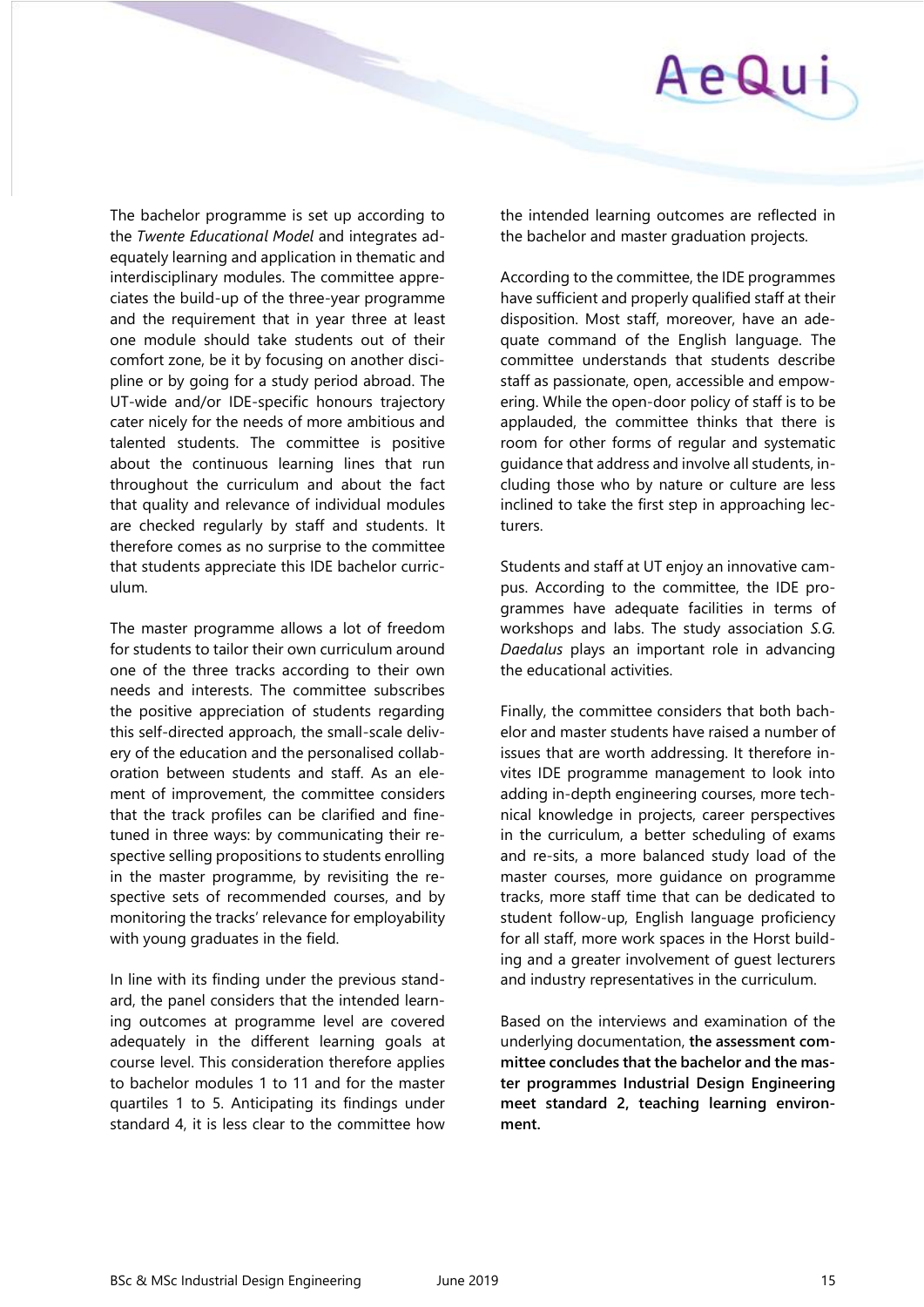## <span id="page-15-0"></span>**3. Student assessment**

Student assessment in the IDE programmes at UT is organised adequately. Since the previous accreditation visit, many developments have taken place with regard to student assessment and these changes are for the better. The Examination Board (EB) is functioning well. It is a small team that is supported by a knowledgeable and committed EB secretary. As a result, both the bachelor and master programmes now feature a comprehensive quality assured system for module and course assessments that involves IDE lecturers, educational experts and the EB. Nonetheless, the review of thesis evaluation forms and the site visit discussions have shown that in terms of assessment there is room for improvement with regard to the thesis evaluation forms, as well as the weighting and scoring of the thesis assessment components. Moreover, the IDE programmes could pay more systematic attention to student developmental feedback through formative assessment. Finally, the capacity of the EB could be strengthened by allocating more resources and expanding their expertise as a team. The suggestions for improvement are likely to boost the quality of the current - adequate - system of student assessment. According to the assessment committee, the bachelor and the master programmes Industrial Design Engineering meet this standard.

## **Findings**

### *Assessment system*

The committee noticed that the programmes' vision on assessment is clearly described in the selfevaluation report. It constitutes an operationalisation of the overall university-wide framework and strategy for assessment and aligns with the UT-wide concept of thematic project education. Project examinations assess the ability of students to apply what was learned in the module components in an integrated way. From the first year onwards, assessment focuses on the application of knowledge and understanding to solve problems; throughout the bachelor and master programmes, the level of assessment increases to include analysis, design and critical evaluation.

For each bachelor module or master course an assessment plan is drawn up by the responsible lecturer(s). The committee has reviewed several assessment plans from both bachelor and master programme. Each plan contains among others learning goals, programme outcomes, assessment methods and grading plan. The committee noticed that these assessment plans make the relation of the module/course goals with the overall programme ILO explicit. Once the plans have been validated, they are made available for students. Every year, the assessment plans are refreshed by the lecturers, who are also expected to prepare practice assessments or assignments (including answers and scoring) for students.

Students indicated to the committee that they are indeed informed properly and timely about the module/course assessments and the assessment criteria. While most examinations are fully in line with the above-mentioned strategy and approach, students did voice concern that not all tests fulfil the requirements in terms of grading. Although there is always a second examiner involved, students found that their score for project work was not always adequate; in fact, they reported that individual tutors do not always calibrate their scores with fellow tutors assessing project work within the same module. In other cases, students receive a grade for a course report but no feedback to make the grade insightful.

The committee read in the materials that programmes mostly adopt summative assessment for grading purposes; in some cases, formative assessment is provided for diagnostic or development purposes. The discussions on site however revealed that there is little evidence of any systematic formative assessment; when students are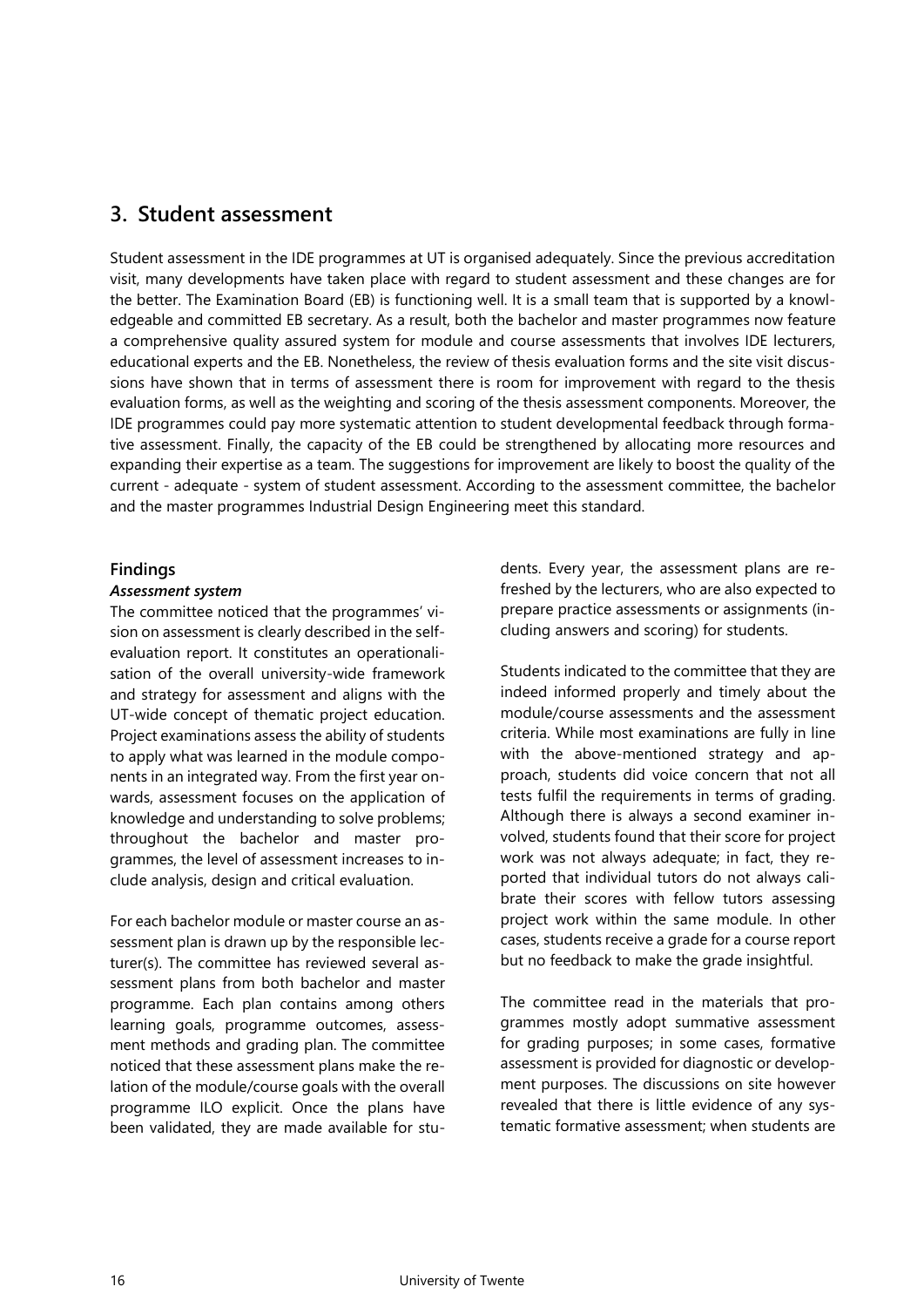## AeQui

tested half-way through the module/course, lecturers provide little individual or collaborative feedback. In this respect, it seems that the IDE programmes at UT are not yet using assessment as a learning experience for students.

## *Thesis evaluation*

IDE students demonstrate the achieved end level through their bachelor and master thesis projects. At the end of both bachelor and master projects, a thesis is delivered and presented during a graduation exam. This defence consists of a presentation, and a discussion. The examination is performed and judged by a thesis assessment committee, which is composed of a chairperson (professor), the thesis supervisor, and one external member. The committee learned that the third member is standard procedure for the master thesis and optional (e.g. a company supervisor) for the bachelor thesis.

Thesis assessment committee members are selected based on their qualifications. According to the list of IDE staff, most scientific staff can partake in the assessment committee as a member, while only a limited number of staff are allowed to chair the committee.

The thesis assessment covers all aspects of the graduation exam: thesis, presentation, defence, content and working processes. The final grade is based on the marks provided by every examiner but does not constitute the average of all marks. The committee noticed that there is no indication of the relative weighting of the individual exam components. According to the programme representatives, the motivation of the respective marks is taken into account when deciding on the final grade.

As part of its thesis review, the assessment committee studied a sample of bachelor and master thesis evaluation forms completed in 2016-2017 and 2017-2018. The forms are drawn up according to the above-mentioned description*.* The committee members noticed that for both bachelor and the master projects, the majority of evaluations were insightful. In most cases assessors made use of the free space in the evaluation form to provide additional comments to motivate the mark. According to the assessment committee, such feedback made the evaluation particularly insightful for external reviewers. Nonetheless, in a few cases such feedback was not informative or not added at all. Furthermore, the committee was surprised to notice that bachelor and master students are scored on general components of the graduation work without reference to the specific learning goals of theses or the intended learning outcomes of the programme. Moreover, it was not clear whether the marks on individual components were based on a pre-established set of rubrics.

Confronted with these findings, staff and Examination Board members subscribed to the committee's opinion regarding the added value of free-text feedback and indicated they would urge all final project assessors to provide such feedback in the evaluation form. Moreover, they confirmed that there is no direct relationship between the assessment form and the objectives of the bachelor/master final assignment or the overall programme learning outcomes. They did mention, however, that individual thesis components are marked according to a scoring matrix in the case of the bachelor thesis and of one of the master tracks. This matrix, however, was not part of the evaluation materials provided to the committee before the visit. Looking into the evaluation tool on site, the committee noticed that the matrix provided a useful framework for setting marks but did not refer to the thesis objectives or intended programme learning outcomes.

Furthermore, the committee members noticed in their thesis reviews that there was only one evaluation form per student while two or three examiners had signed off the form. This means that it was not possible to gather from the evaluation form whether each assessor had fulfilled his/her task individually. The panel learned from the dis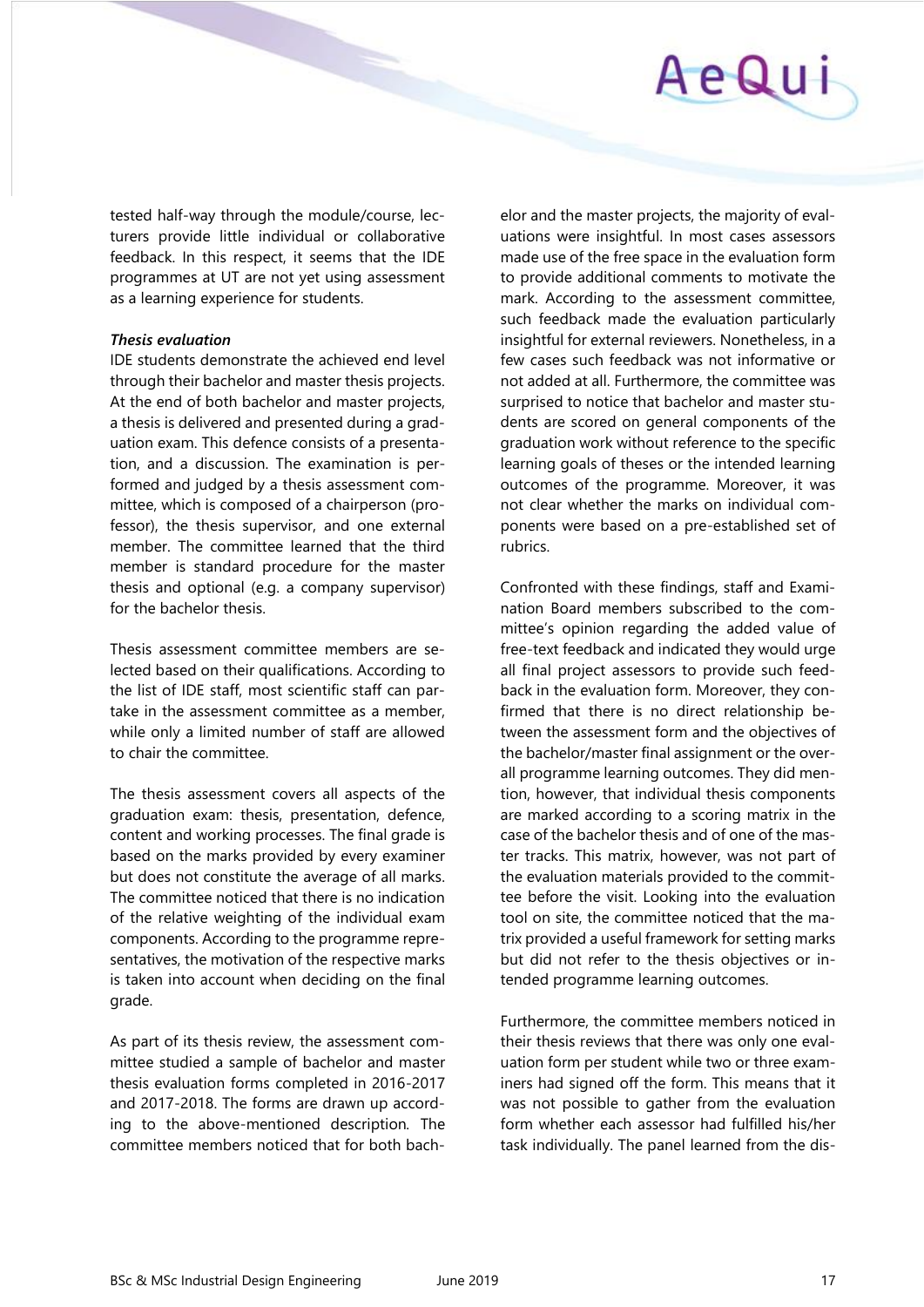cussion on site that the bachelor and master thesis assessment is organized in such a way that all assessors are actively involved in the assessment committee and in establishing the final score. Nonetheless, the extent to which this assessment has been done independently by two/three assessors and the final score is indeed the result of discussion among examiners, rather than the thesis supervisor taking the lead and the other assessor(s) confirming his/her opinion. This procedure should be reflected more explicitly in the evaluation form.

## *Examination Board*

The Examination Board (EB) guarantees the quality of the examinations and the IDE degrees as described in the Law. The Dean appoints the members of the EB based on their expertise in the domain, in education and/or assessment. The EB consists of four IDE staff members, an EB secretary and an external member with professional expertise in IDE. The EB appoints the examiners of the IDE programmes. This appointment is reportedly not done automatically: all examiners have a university teaching qualification and are joining existing exam teams before they can operate individually.

Both programmes have an Assurance System for Assessment Quality (ASAQ) in place, which is based on the assessment policy document. It describes how assessment follows the plan-docheck-act cycle: drawing up an assessment plan for each module/course (plan), using answering models and scoring forms (do), evaluating courses and assessing modules (check) and counselling and supporting improvement and enhancement (act). The ASAQ system has been designed in co-operation with the EB of *Mechanical Engineering* and *Civil Engineering*, and with the support of educational experts linked to the faculty.

The panel understood from the session with representatives of the Examination Board that the individual members have their roots in IDE and that it is an explicit choice of the programme (and the

university) to have an external member with domain expertise who is not linked to UT. EB members indicated that they have been involved in adjusting the assessment system following the transition to the *TOM*-based bachelor programme. Moreover, the EB has been overseeing and continues to oversee the individual assessment plans per bachelor module / master course. Throughout the academic year, the EB secretary is in regular contact with the IDE staff to discuss coursebased innovations that have a bearing on the assessment (plan). It seems that over the past few years, most attention of the EB went to implementing and adjusting the assessment plans per module/course. Lecturers played an important role in this exercise as they gathered the larger picture of their own module / course in relation to the overall curriculum.

Confronted with the committee's findings on the thesis evaluation (form), the EB representatives indicated that the assessment process and the evaluation form were taken over from another programme cluster. They acknowledged that the form did not contain an explicit link to the ILO. However, for every thesis assignment it is checked beforehand – at the initial preparation stage when students get approval for the thesis project – whether the thesis plan is realistic and fulfils all learning outcomes. Moreover, the framework that underlies the evaluation form with the five assessment components takes into account the objectives of the thesis.

## **Considerations**

Based on the written materials and the discussions on site, the committee considers that student assessment in the IDE programmes is adequate. It appreciates the efforts undertaken by the programmes and the Examination Board since the last accreditation visit to adjust the assessment system of the bachelor programme to fit the *TOM* approach. According to the committee, both bachelor and master programmes managed to improve the quality of their student assessment and align it with university-wide develop-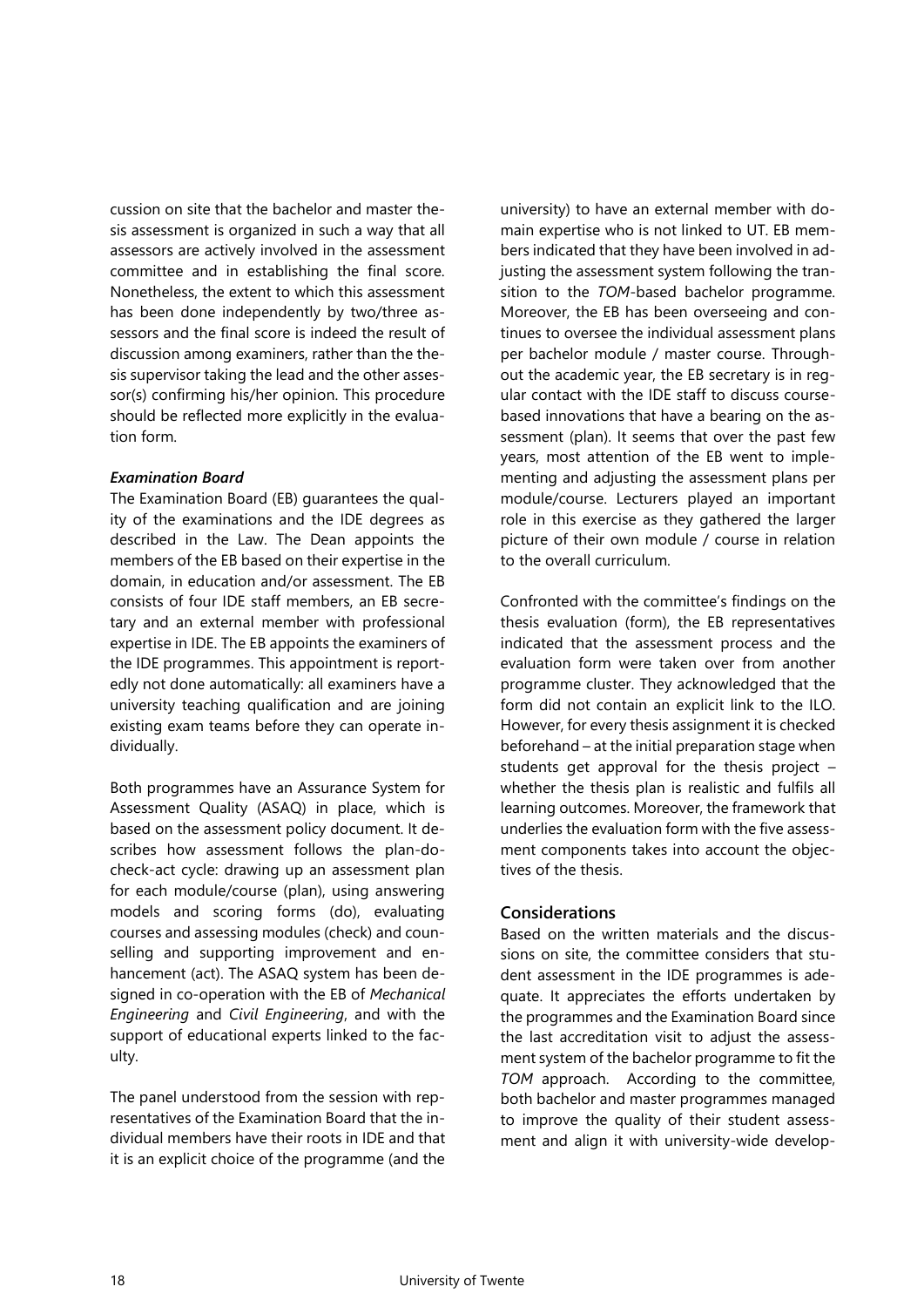## AeQui

ments and requirements. As a result, both programmes now feature a comprehensive quality assurance system for module and course assessments.

The committee considers that the Examination Board is functioning well. Although it is a small team, it manages to fulfil its responsibility to assure the quality of the examinations. The committee thinks highly of the expertise and commitment of the EB secretary, who is instrumental in implementing the tasks of the EB and in supporting – together with the faculty educational expert – the IDE staff in getting the assessment plans right. As a result, the EB receives good information about the quality of the assessment in the respective courses and is able to act upon this information. Based on its review of the materials and the discussions, the assessment committee observed that the assessment is in place for the bachelor modules 1 to 11 and for the master courses organised in quartiles 1 to 5.

In addition to these positive considerations, the committee has identified a number of elements regarding the organisation and implementation of student assessment that require further improvement. First of all, when reviewing the bachelor and master thesis evaluations, the committee noticed that the assessment as presented in the thesis evaluation form needs improvement. In this regard, the committee suggests a critical reconsideration of the thesis assessment form, whereby the assessment components are matched with the ILO in an explicit way. Moreover, the

weighting of the individual components should be more transparent. Furthermore, the committee noticed that in about 20% of the cases it had marked the bachelor and master thesis (considerably) differently than the assessment committee, and this in both ways, i.e. lower and higher. The IDE programmes may want to revisit the scoring guidelines and make these more robust. Following the discussions on site, the committee has noticed a considerable variability in the way students receive feedback on their assessment in courses, projects and thesis. The committee advises the IDE programmes to include feedback to students based on formative assessment and this throughout the bachelor modules and master courses in a more systematic way. Finally, while acknowledging that the members of the Examination Board are dedicated individuals, the committee also considers that the capacity of the EB in terms of number and expertise is limited, which in turn makes the EB vulnerable. According to the committee, the EB could be strengthened by allocating more resources and by bringing additional academic IDE and educational assessment expertise.

Based on the interviews and examination of the underlying documentation, **the assessment committee concludes that the bachelor and the master programmes Industrial Design Engineering meet standard 3, student assessment.**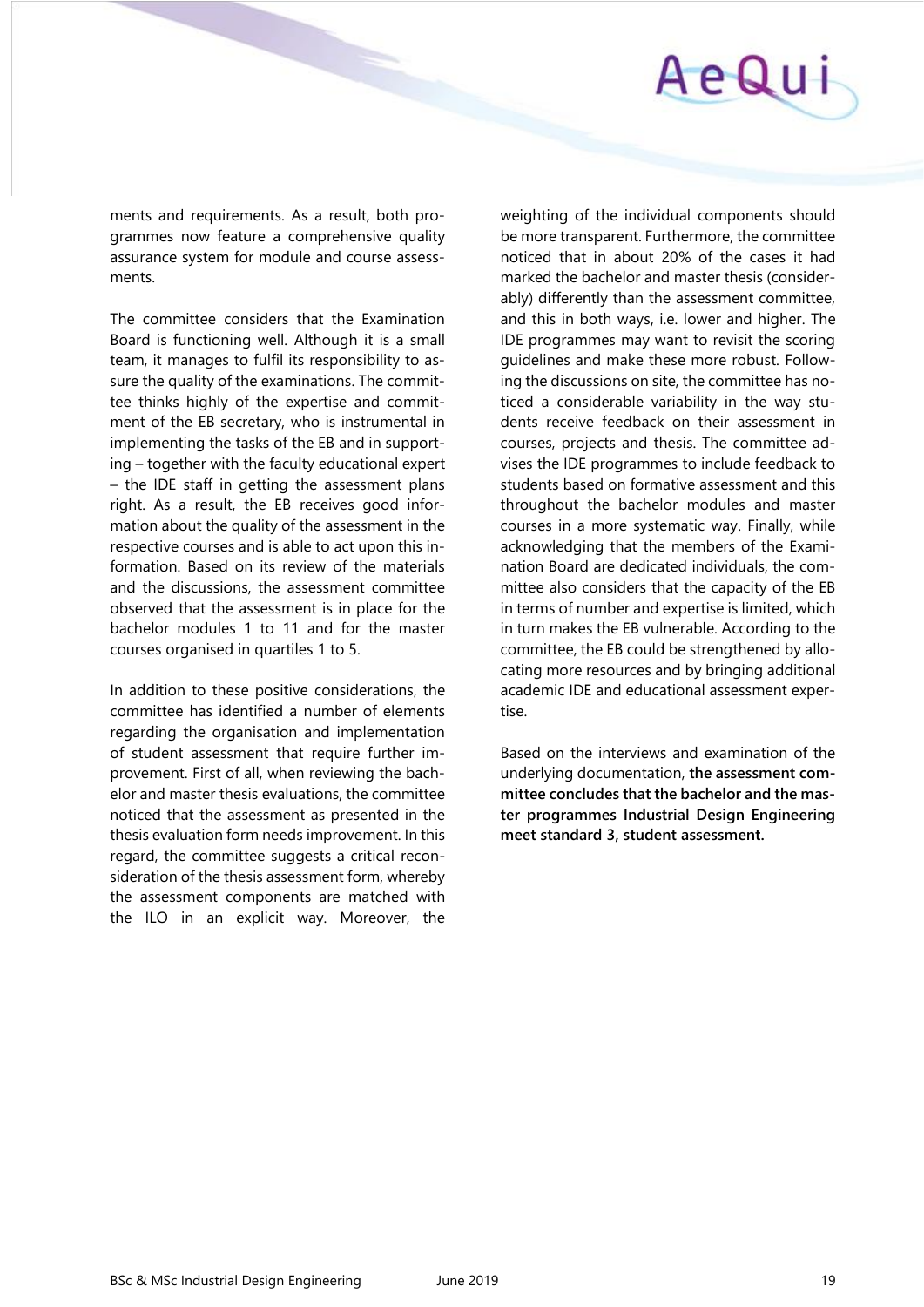## <span id="page-19-0"></span>**4. Achieved learning outcomes**

The intended learning outcomes of the IDE programmes are eventually achieved at the end of the bachelor and master curriculum. The sample of reviewed final bachelor projects fully meets the quality expectations. In almost all master theses, students deployed a solid methodology, coherent argumentation and an awareness of the limitations of their research. Surveys and testimonials from alumni, moreover, demonstrate that IDE students are well qualified to pursue a follow-up study or enter the labour market. Nonetheless, there is room for improvement. The reviewed sample of master theses in the *Management of Product Development* track shows that the programme can be more explicit in documenting the validation of individual thesis plans and their relevance for the overall intended learning outcomes. Moreover, it is worth followingup on the concerns of alumni regarding (people) management and entrepreneurial skills in the curriculum, and regarding the promotion and awareness of the IDE degree on the labour market, in particular among industry. According to the assessment committee, the bachelor and the master programmes Industrial Design Engineering meet this standard.

## **Findings**

## *Final projects*

IDE students demonstrate that they have achieved the intended learning outcomes through their bachelor and master thesis. In order to establish whether students do achieve these end level qualifications, the assessment committee has reviewed a sample of bachelor and master theses. In the run-up to the site visit, the programme management provided an overview of the theses that were accepted in the academic years 2016-2017 and 2017-2018. The project coordinator made a selection of the theses to be reviewed ensuring per programme a fair distribution across scores, date of acceptance and where applicable - language or specialisation track.

The committee chair, domain and industry experts were each allocated a number of theses and their respective evaluation forms. For each set of products, the committee answered four questions: (i) Is the thesis of sufficient quality to pass? (ii) Do you agree to the score given by the assessors? (iii) Based on the evaluation form, is the assessment clear and insightful? (iv) Are there any particularly strong or weak elements in the execution of the thesis? Moreover, having reviewed their sample of theses, the committee members provided an overall appreciation at programme

level on the quality of the theses and on the quality/transparency of the assessment. The committee findings on the assessment of the bachelor and master theses have been described in the previous section on student assessment.

The final stage of the **IDE bachelor programme** is the graduation module, which amounts to 15 ECTS. In this module, students carry out an individual assignment through which they demonstrate their proficiency in the field of IDE at bachelor level. Usually thesis assignments are performed in a company, but students can also opt for alternative assignments: in an external organisation, a research group of the university, an inhouse research assignment or a thesis project abroad. The assessment committee reviewed 15 bachelor theses. In all cases the committee found the quality of the thesis to be in line with what can be expected of a final academic deliverable at bachelor level. Having established that each thesis was of sufficient quality, the committee members did not always agree on the final score: in six cases the committee thought the student deserved a higher or a lower score. Although most evaluation forms provided useful feedback, the motivation of the assessors did not convince the committee when it had a different score in mind. One committee member for instance reported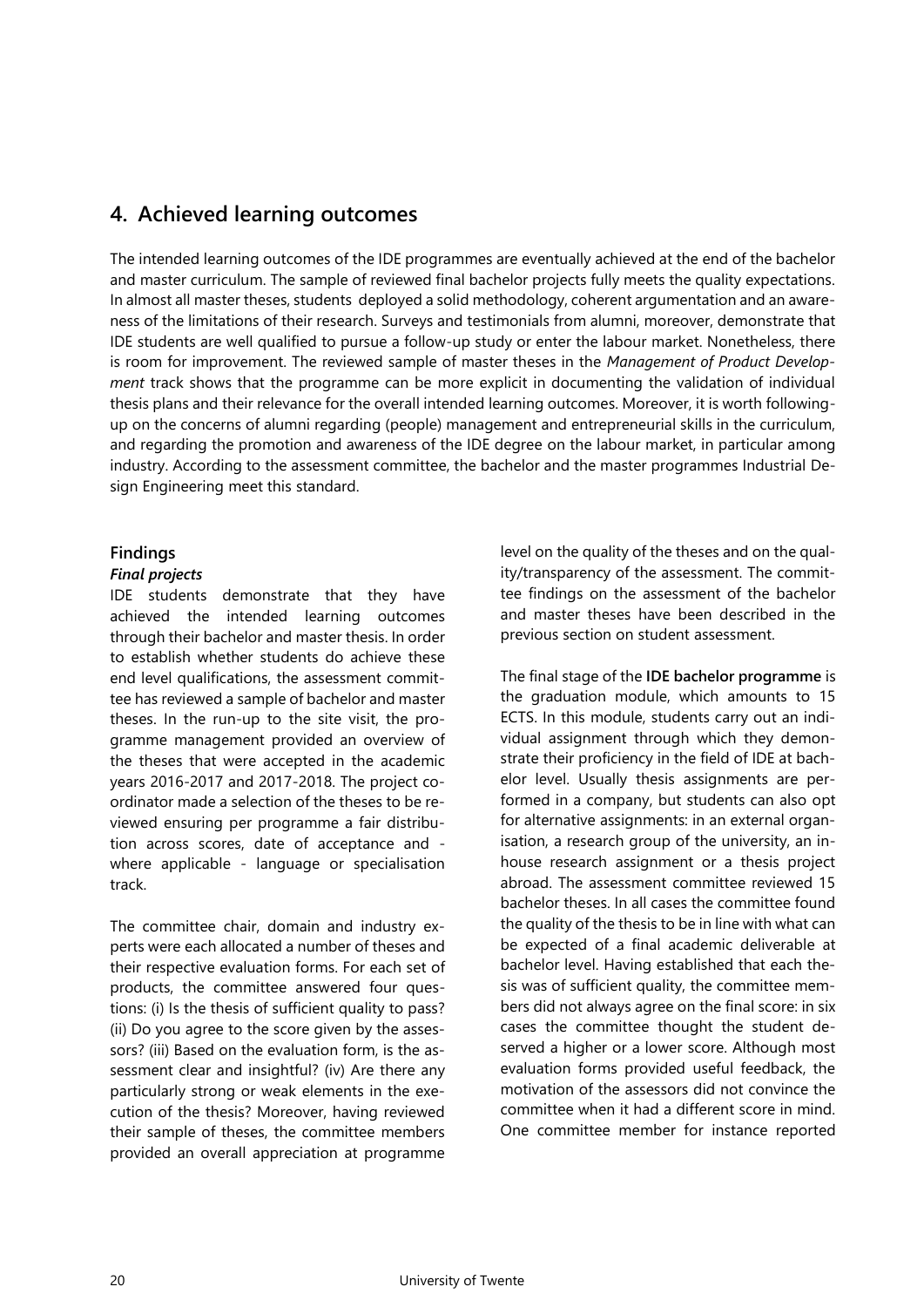# AeQui

that although the three assigned theses had obtained rather similar scores, the difference in focus and quality seemed quite large.

Looking at individual strengths and weaknesses of the bachelor theses, committee members noticed that there was considerable diversity and originality in the topics, and that most theses were solid in their contents, structure and argumentation. Most theses in the sample were produced as an in-company assignment. While such theses have the benefit of addressing real-world issues with real-world clients, the committee found that in certain cases, the students were working towards the expectations of the client rather than exploring design opportunities freely or providing a critical stance towards the client's brief. Moreover, the committee found several theses to have a narrow focus.

Once all courses have been followed during the first five quartiles of the **IDE master programme**, students dedicate three quartiles to the preparation and completion of the master thesis, which amounts to 45 ECTS. Depending on the profile and preference of the student and in conjunction with the chosen master track, the thesis project can be a more design-, design engineering-, or research-oriented assignment. The thesis assignment is usually performed externally although students may also opt for an internal assignment with one of the research chairs. The assessment committee reviewed 15 final master projects. In all but one case the committee found the quality of the thesis to be in line with what can be expected of a final academic deliverable at master level. In four cases the committee thought the student deserved a higher or a lower score. Although all evaluation forms provided at least some useful feedback, the motivation of the assessors did not convince the committee when it had a different score in mind.

Considering individual strengths and weaknesses of the master theses, committee members noticed the diversity in research questions, the very often solid methodology (data collection and analysis) and coherent argumentation across the different master theses. In most cases students showed an awareness of the limitations of their research and outlined directions for future research. In addition to these findings that demonstrate the adequate level and orientation of the reviewed sample, the committee also noticed that there was a discrepancy in the way thesis assignments had been executed in the different tracks. Whereas topics and theses were in line with what one could expect in the tracks *Human Technology Relations* and *Emerging Technology Design*, the committee was surprised by several assignments in the *Management of Product Development* track. Given the absence of clear thesis objectives or assignment briefs on the evaluation form, the committee wondered in a few cases to what extent the thesis demonstrated proficiency in IDE. Confronted with this finding, the programme representatives informed the committee that each thesis addresses all learning outcomes and that each thesis plan of approach is validated by the track coordinator on its coverage of the ILO.

## *Employability of graduates*

In addition to verifying the quality of the final deliverables, the labour market performance of graduates is another way to establish whether students achieve the intended learning outcomes upon completion of the programme. The committee gathered from the materials and from the discussions on site that overall students do not only have a positive opinion on their ability to pursue a follow-up study or a professional career but are also effective in their education or employment career.

In the run-up to the assessment visit, IDE programme management organised an online survey among master graduates. Most alumni are working in the field of IDE and often start their career as project leader in a multinational, a healthcare or an IT company. About 10% are freelancers and started their own company.

In the dedicated session with alumni, IDE graduates indicated to the committee that they have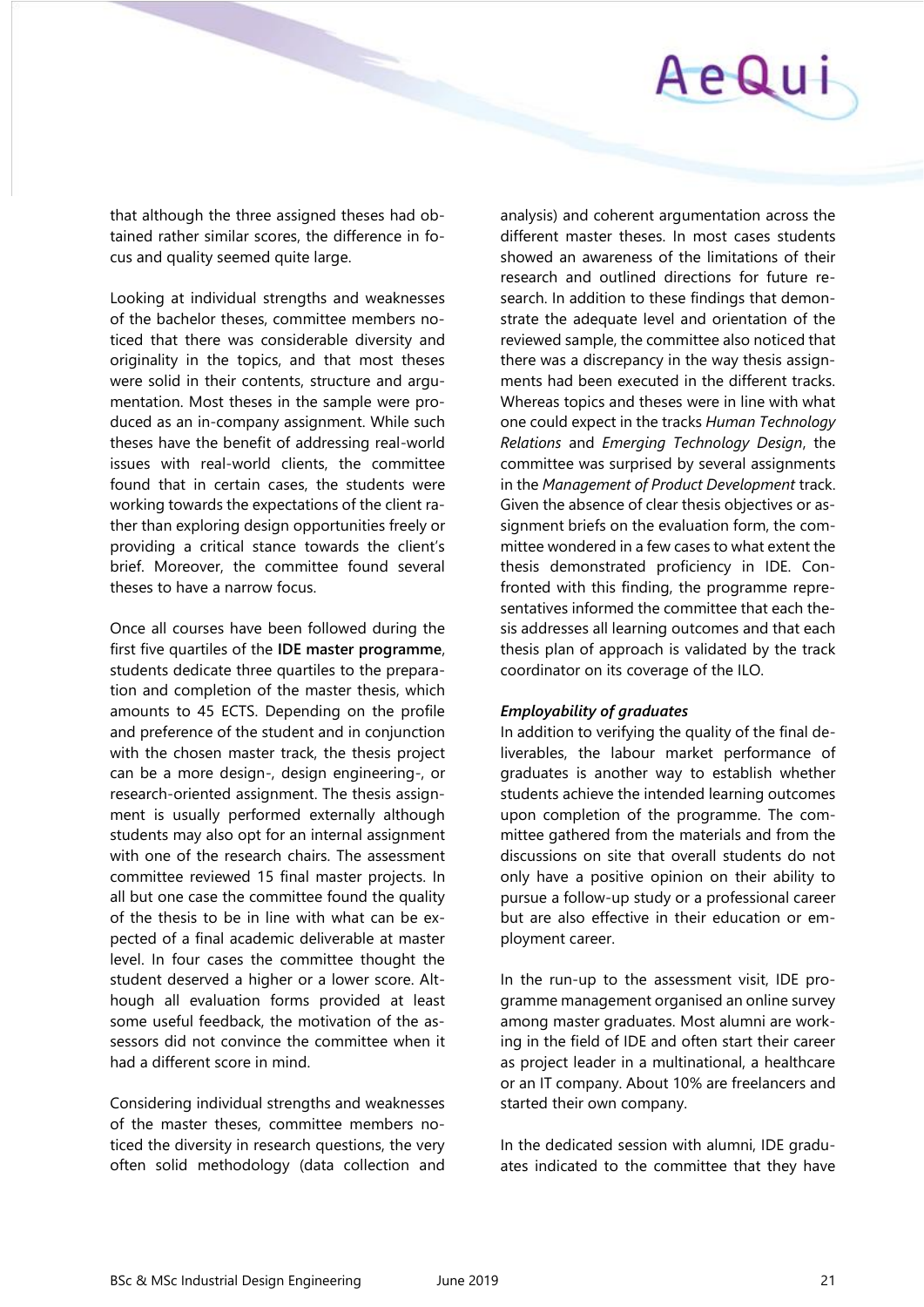been educated well during their studies for the technical and domain-specific tasks of the jobs that are awaiting junior IDE staff. In several cases there was a direct connection between the object of the master track and the first job. Moreover, alumni were employed rather easily. If anything, junior graduates did not always have the management and people management skills that their jobs entailed. Hence their suggestion to incorporate this employability competence more explicitly in the curriculum. Alumni who had set up their own company acknowledged the existence of the university-wide Novelty initiative but would appreciate if the IDE curriculum could also pay attention to the practicalities of entrepreneurship. Finally, graduates recommended to involve more companies in real-world projects. This would not only benefit students, but also companies as many industry representatives have not a clear idea of what industrial design engineering is all about.

## **Considerations**

Based on its thesis review and the discussions on site, the committee considers that students who graduate from the IDE bachelor and master programmes are adequately prepared for a followup study or a position on the labour market. It is fair to state that the intended learning outcomes of the respective programmes are eventually achieved at the end of the bachelor and master curriculum.

Taking the thesis as a key performance indicator for this standard, the panel considers that in so far as the **bachelor programme** is concerned the thesis quality meets the expectations. The committee appreciates in particular the diversity and originality on the topics and – in most cases - the solid structure and argumentation. If anything, the committee encourages thesis supervisors to ensure that students adopt and maintain a critical stance towards the clients of their thesis assignments.

In so far as the **master programme** is concerned, the committee found that almost all students deployed a solid methodology (data collection and analysis), coherent argumentation and an awareness of the limitations of their research. Following the discussion with programme staff and the Examination Board, the committee maintains some of its doubts with regard to the content relevance (not the quality) of several theses within the *Management of Product Development* track. According to the committee the IDE programme can be more explicit in documenting the validation of the individual thesis plans and their relevance for the programme track and the overall ILO.

With regard to the other key performance indicator for this standard, the assessment committee considers that both bachelor and master graduates are well qualified to pursue a follow-up study or enter the labour market. The discussion with alumni confirmed the data in the self-evaluation report that there is a good match between the competencies of the IDE master graduates and the needs of the IDE industry. The committee invites the programme management to look into the concerns of the alumni with regard to (people) management and entrepreneurial skills in the curriculum and the promotion and awareness of the IDE degree among industry.

Based on the interviews and examination of the underlying documentation, the assessment committee concludes that **the bachelor and the master programmes Industrial Design Engineering meet standard 4, achieved learning outcomes.**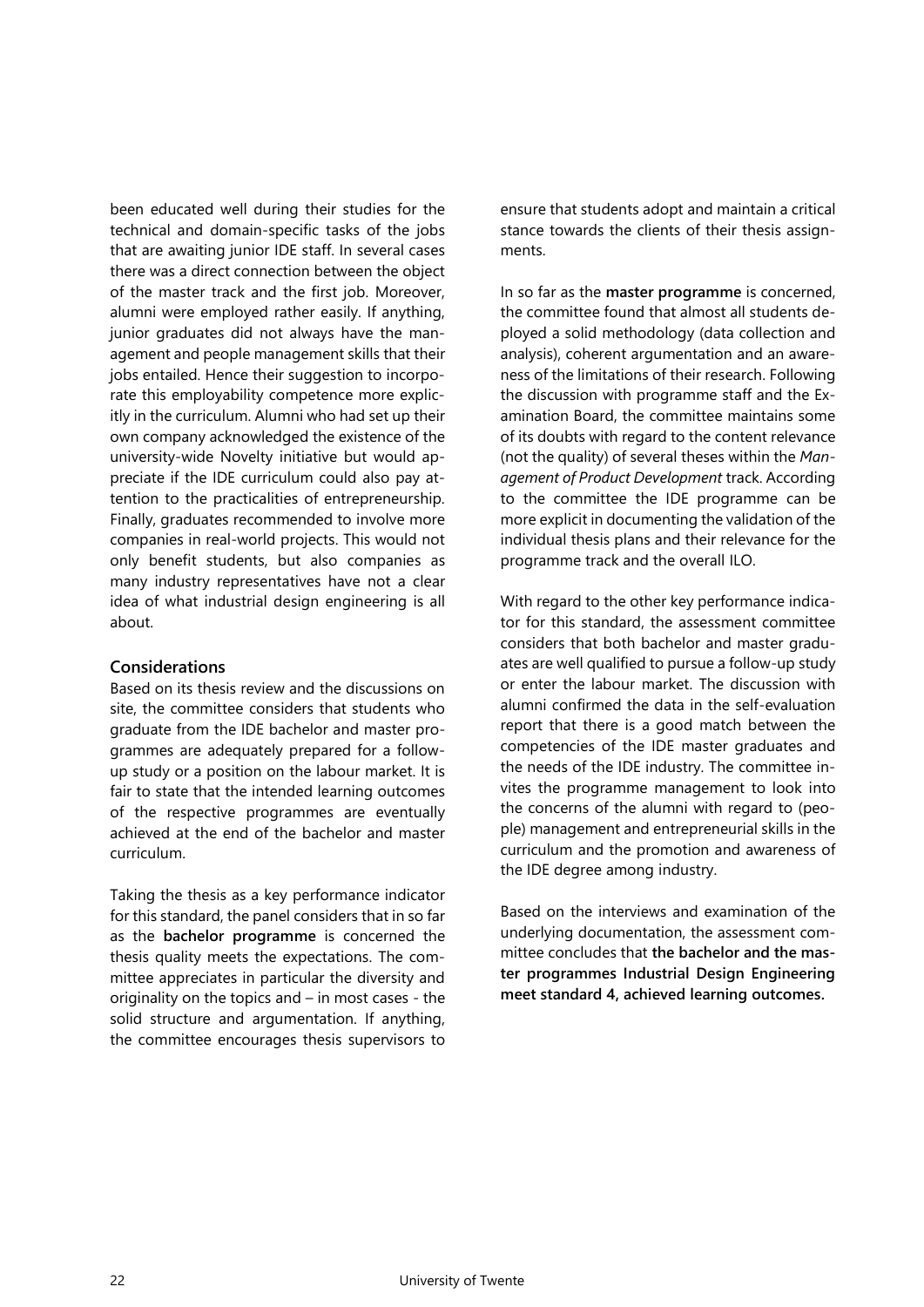

<span id="page-22-0"></span>**Attachments**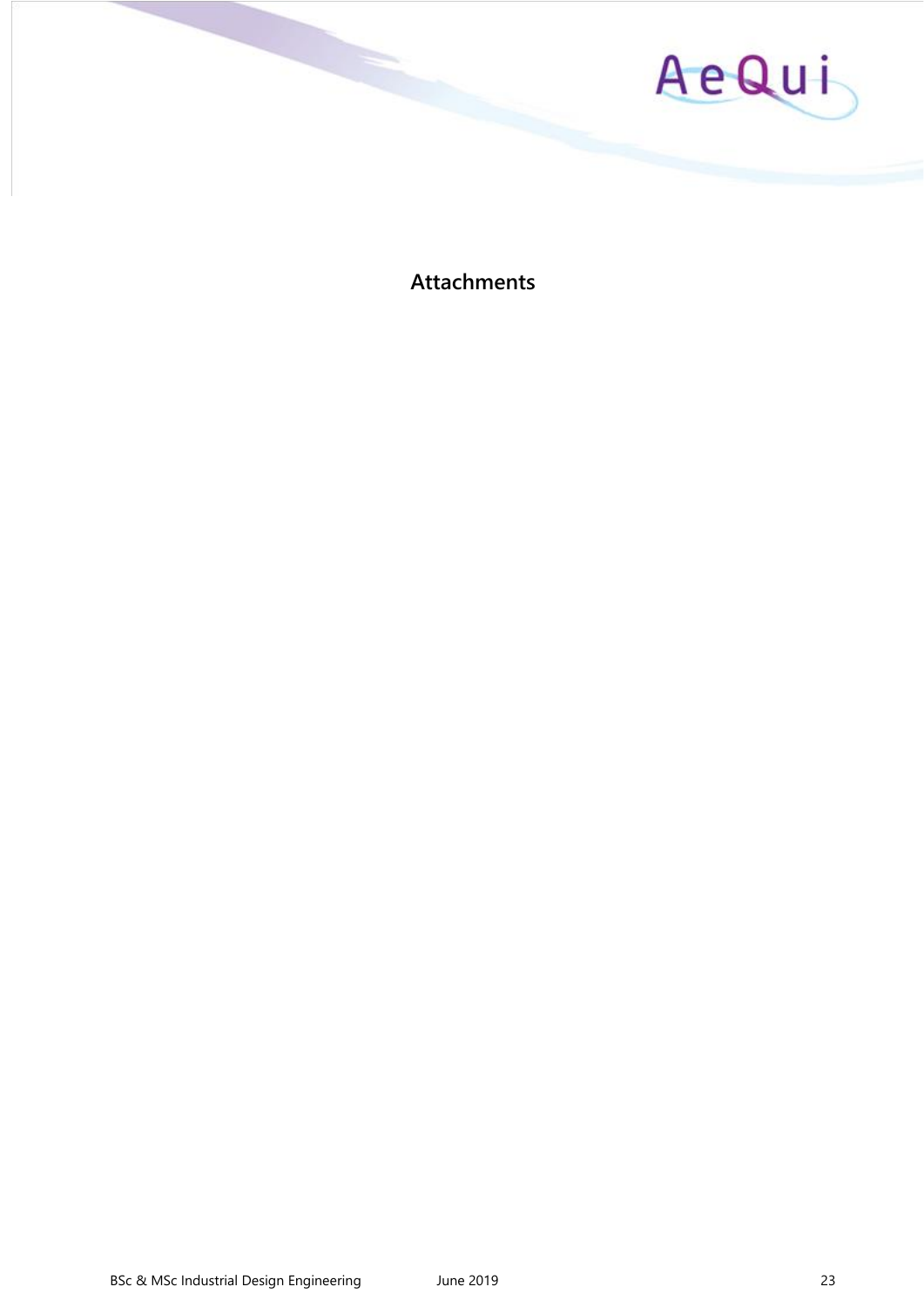## <span id="page-23-0"></span>**Attachment 1. Assessment committee**

## **Anton de Goeij, panel chair**

Anton is emeritus professor Curriculum Development at Maastricht University. He has an extensive track record in international consulting and implementing curriculum development trajectories.

## **Saeema Ahmed-Kristensen, domain expert**

Saeema is Head of Design Products, and a Professor of Engineering Design at Royal College of art, she was the deputy-head of the Dyson School of Design at Imperial College London.

## **Jacob Buur, domain expert**

Jacob is Research director of SDU Design at the University of Southern Denmark. He studied Electrical Engineering at the Technical University of Denmark and obtained a PhD from that same institution.

## **Ann Heylighen, domain expert**

Ann is full professor at the faculty of Engineering Science, Department of Architecture at KU Leuven (Belgium).

## **Carlijn Compen, industry expert**

Carlijn is Head of Design at Océ Technologies in Venlo.

## **Lianne de Jong, student-member**

Lianne is studying Industrial Design at TU Eindhoven.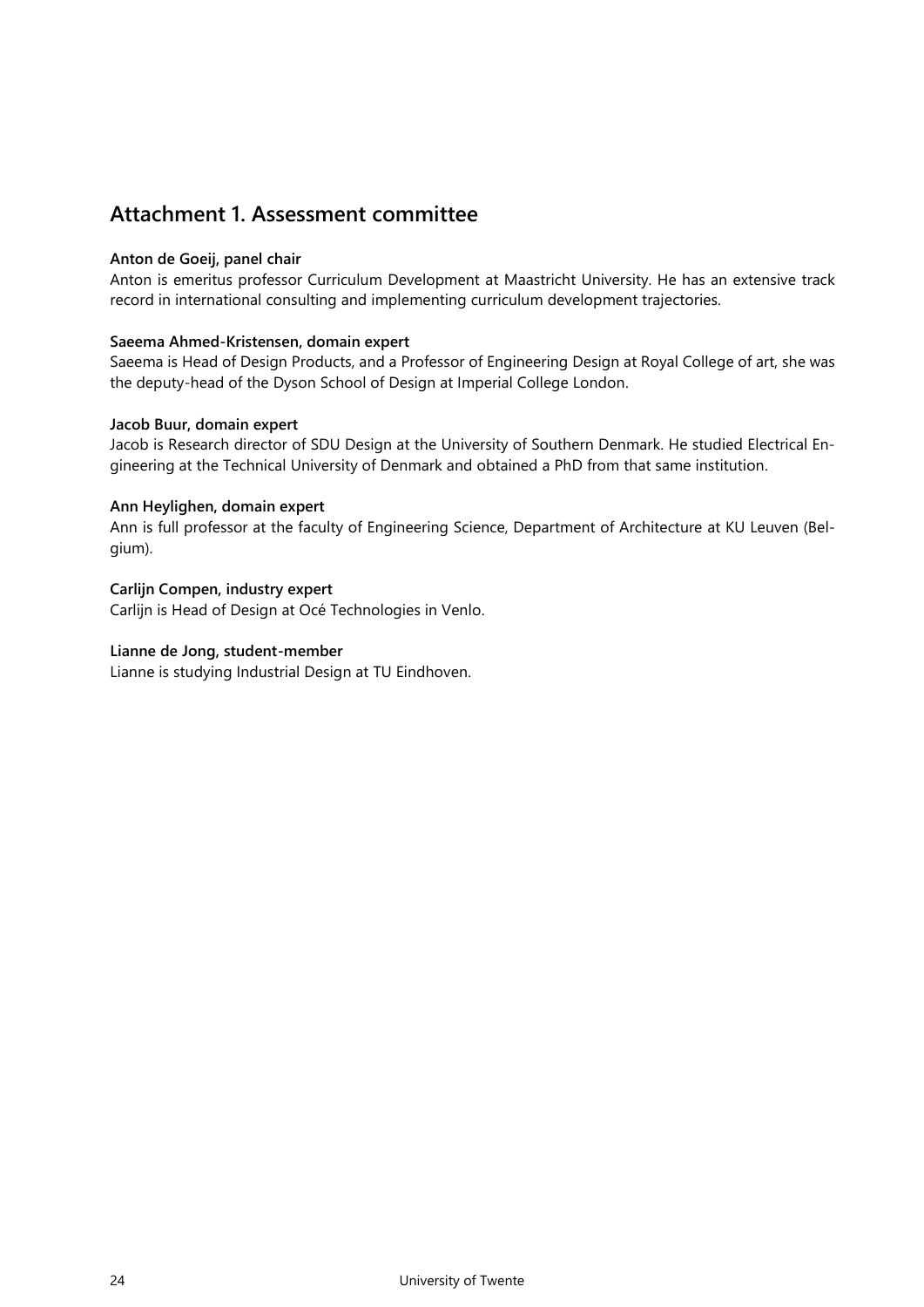

## **Attachment 2. Programme of the assessment visit**

**Venue**: Horst building, room Z203, UT campus

## **Thursday 4 April 2019**

- 11.30 Arrival panel
- 11.45 Internal panel meeting and lunch
- 14.00 Meet & Greet
	- Guided tour of Industrial Design Engineering facilities
	- Faculty and panel introduction in Virtual Reality Lab
	- Presentation student video
	- Informal meeting panel and interviewees
- 15.30 Session with programme management
- 16.30 Session with Examination Board
- 17.30 Session with alumni
- 18.30 Internal panel meeting (until 19.30)

#### **Friday 5 April 2019**

- 08.30 Open consultation hour
- 09.30 Session with master students
- 10.15 Session with master programme staff
- 11.15 Session with bachelor students
- 12.00 Session with bachelor programme staff
- 12.45 Internal panel meeting and lunch
- 14.45 Session with programme management
- 15.30 Internal panel meeting
- 17.00 Plenary Feedback
- 17.30 End of assessment visit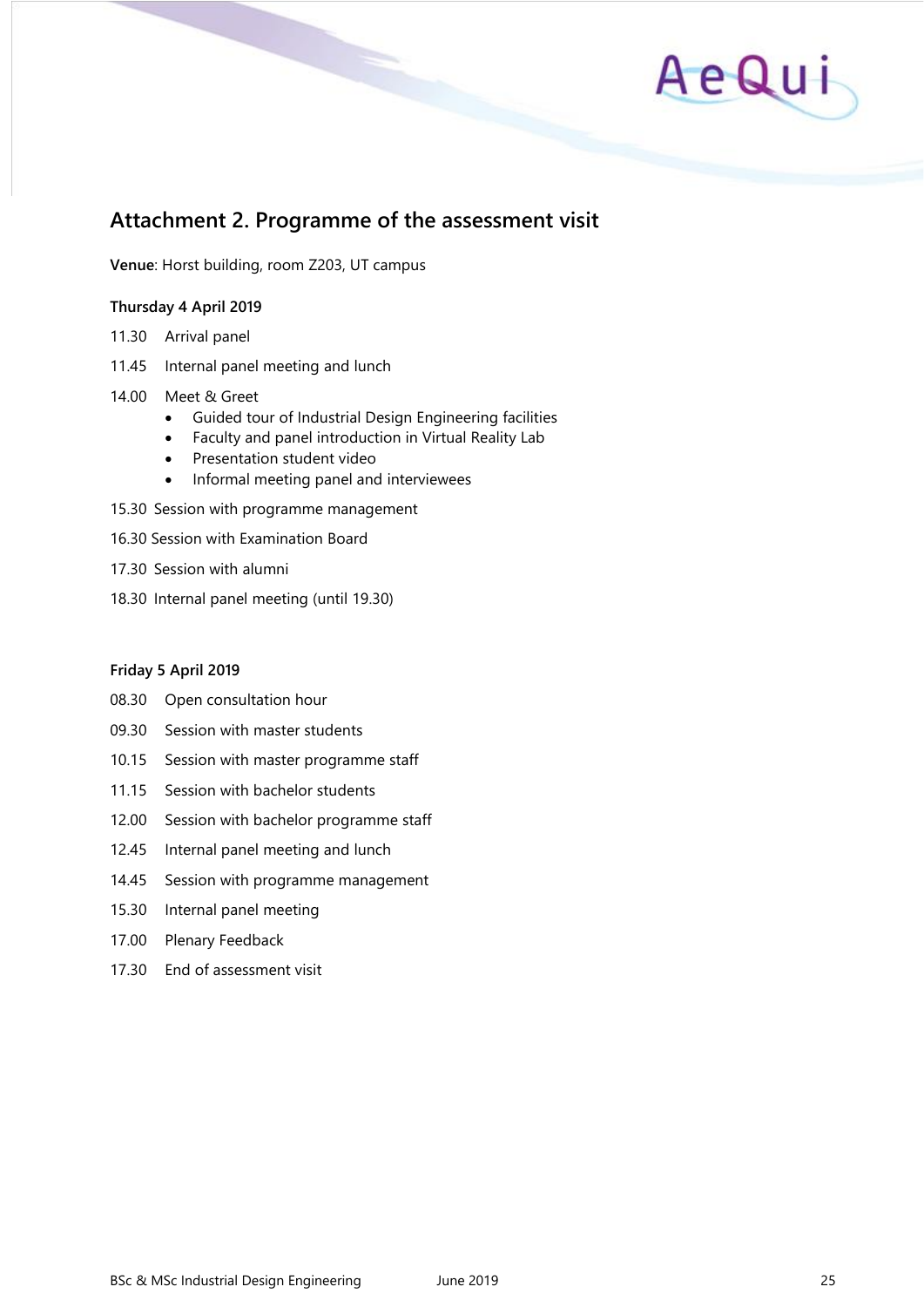## <span id="page-25-0"></span>**Attachment 3. Final qualifications**

Both IDE programmes have seven final qualifications. For each qualification, sub qualifications have been defined, which are positioned in between the final qualifications and the learning objectives.

## **BSc Industrial Design Engineering**

## 1. **Designing**

A graduate can realise new or modified artefacts, products or systems, with the aim of creating value in accordance with predefined needs and requirements.

Sub qualifications:

- The graduate understands the structure of IDE and can integrate the different sub fields/disciplines that are relevant to industrial design.
- The graduate develops his creativity and can use several creative techniques.
- The graduate can apply the rules and steps of product design and relevant to its type of product.
- The graduate can take the conditions of the user into account and act on that.

## 2. **IDE-relevant disciplines**

A graduate is familiar with contemporary knowledge and has the ability to increase and develop this through study.

Sub qualifications:

- The graduate understands the knowledge base for the industrial designer, consisting of:
	- o Graphic design and sketching
	- o Constructing and manufacturing
	- o Ergonomics
	- o Electrical engineering
	- o Marketing
	- o Interactive design
	- o Mathematics

## 3. **Research**

A graduate is able to acquire new scientific knowledge through research. In this respect, research entails the development of new knowledge and insight according to purposeful and systematic methods.

Sub qualifications:

- A graduate is able to select appropriate research methods.
- A graduate is able to formulate basic research problems, taking possible requirements (of users) into account.
- A graduate is able to carry out a basic research plan, analysing its process during the period and make the necessary adjustments (under supervision).
- A graduate is able to evaluate produced products, by an user research.
- Interpret and analyse data from different sources (such as mathematical, electronic, etc.)

## 4. **Scientific approach**

A graduate has a systematic approach characterised by the development and use of theories, models and coherent interpretations, has a critical attitude and has insight into the nature of science and technology.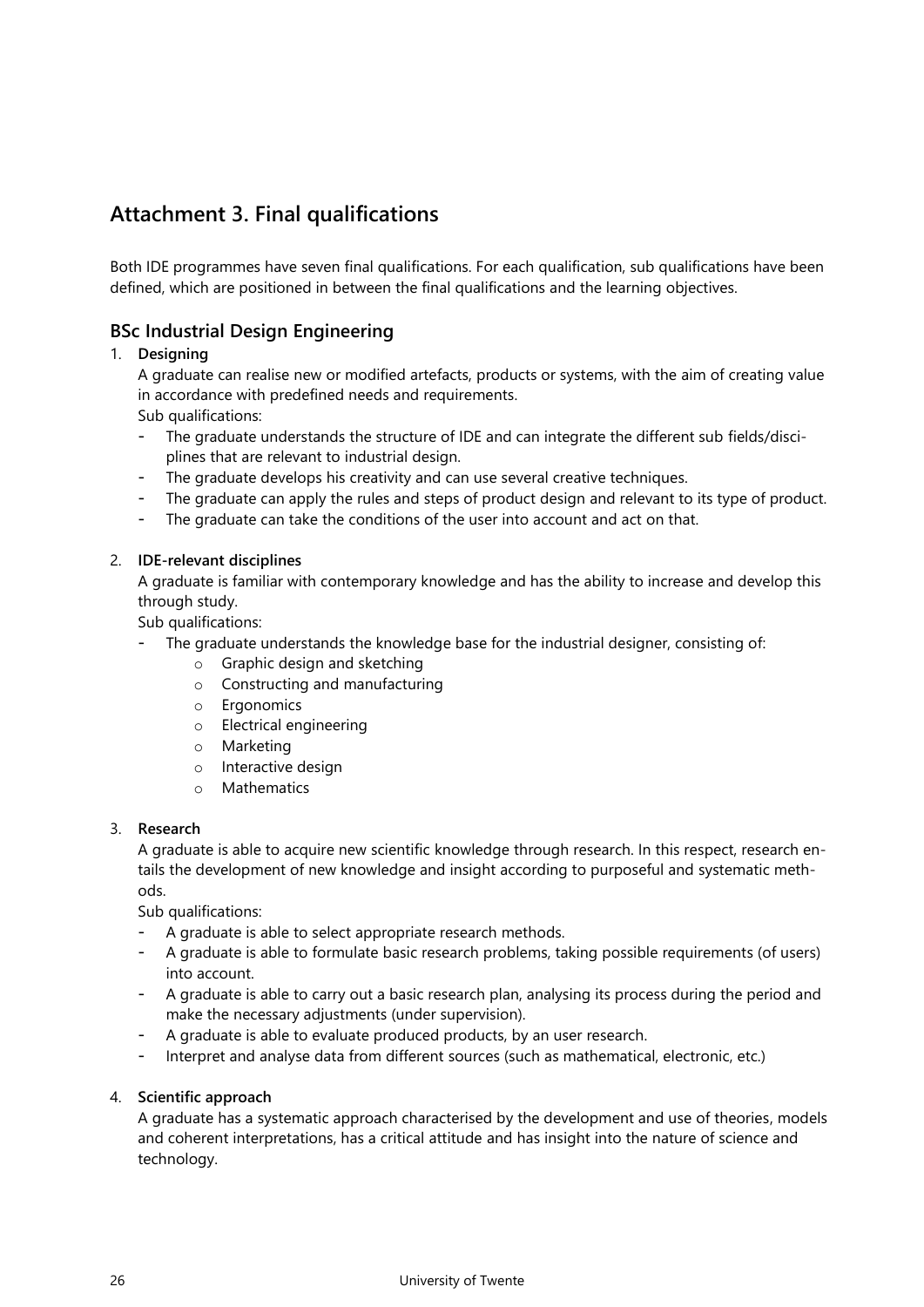Sub qualifications:

- A graduate can make (design) decisions based on solid arguments.
- A graduate can apply a systematic approach and analyse during the design/research process (systematically and methodologically).
- A graduate can make several choices in design (for materials, construction, electronics, etc.).

## 5. **Intellectual skills**

A graduate is able to adequately reason, reflect and form a judgment. These abilities are acquired or refined within the context of a discipline, and then become generically applicable. Sub qualifications:

- A graduate is able to give constructive (peer) feedback on the work of others.
- A graduate is able to continue and go more in depth with already existing work.

## 6. **Co-operating and communicating**

A graduate is able to work with and for others. This not only requires adequate interaction and a sense of responsibility and leadership, but also the ability to communicate effectively with colleagues, clients, (end-)users, suppliers, experts and laymen. He is also able to participate in a scientific or public debate.

Sub qualifications:

- A graduate can work in a team, he can organise, coordinate and evaluate teamwork.
- A graduate can properly present his work (orally, in paper and/or as a sketch), including underlying choices and considerations, to colleagues and a broader public.
- A graduate can think of alternatives of its produced work.
- A graduate is able to select relevant information and determine whether the information is reliable.

## 7. **Addressing temporal, social and personal contexts**

Science and technology are not isolated, and always have a temporal, social and personal context. Beliefs and methods have their origins; decisions have social consequences in time. A university IDE graduate is aware of this, and has the competence to integrate these insights into his scientific work. Sub qualifications:

- A graduate can connect a design to a specific context
- A graduate can (as a member of a team) isolate a target group
- A graduate can describe the development of technology and design throughout the centuries
- A graduate can identify different roles of professionals in society.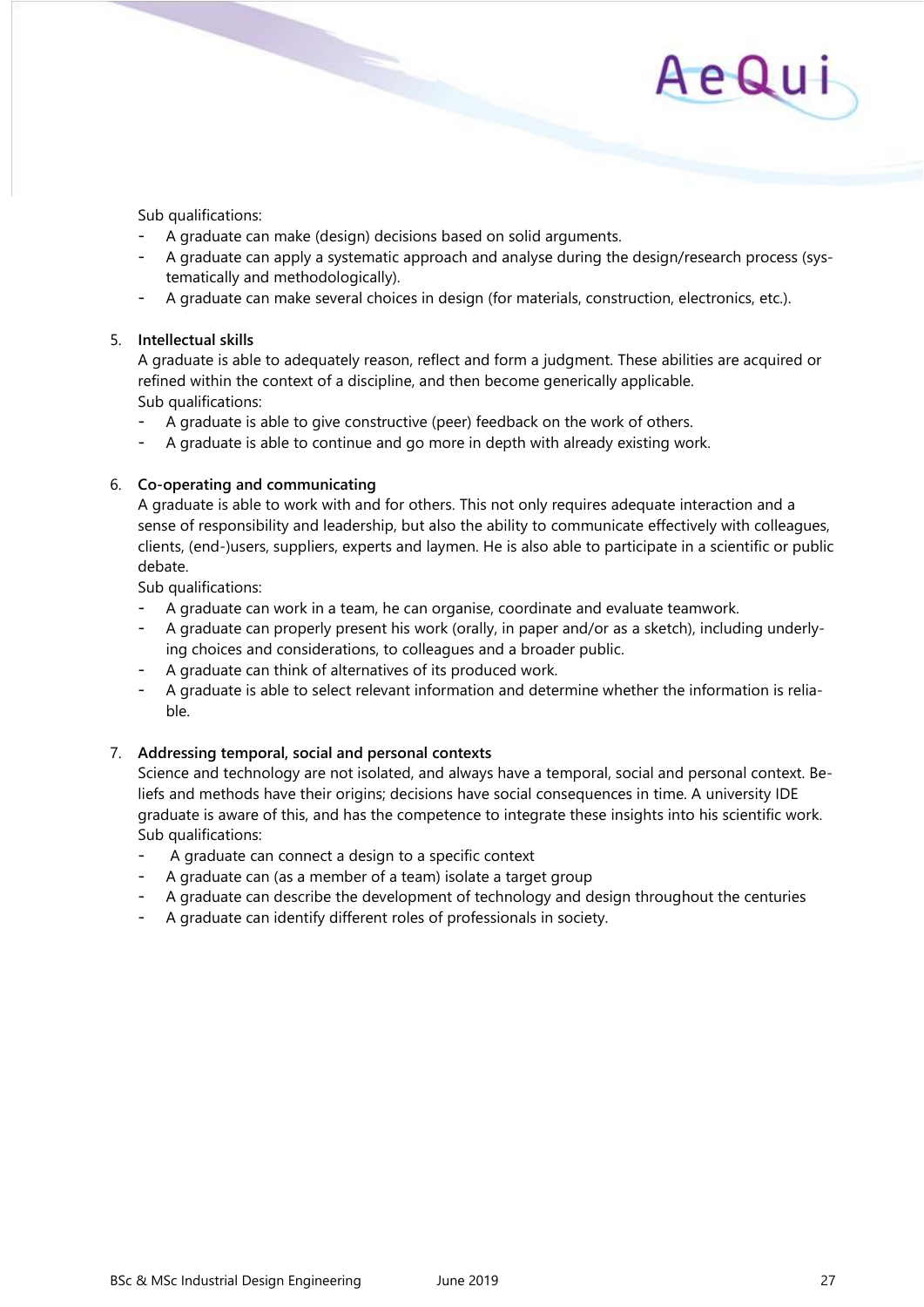## **MSc Industrial Design Engineering**

The final and sub-qualifications of the Master are almost identical to the Bachelor qualifications. Because the Master programme builds on the Bachelor programme. The Master qualifications are more in depth, these additions have been added in *italics*.

## **1. Designing**

A graduate can realise new or modified artefacts, products or systems, with the aim of creating value in accordance with predefined needs and requirements.

Sub qualifications:

- The graduate *has expert knowledge* of IDE and can integrate *appropriate theories* the different sub fields/disciplines that are relevant to industrial design.
- The graduate develops his creativity and can use several *complex* creative techniques.
- The graduate can *independently* apply the rules and steps of product design and relevant to its type of product.
- The graduate can *define and act on* the conditions of the user.

## **2. IDE-relevant disciplines**

A graduate is familiar with contemporary knowledge and has the ability to increase and develop this through study.

Sub qualifications:

- The graduate *has expertise in* the knowledge base for the industrial designer, consisting of:
	- o Graphic design and sketching
	- o Constructing and manufacturing
	- o Ergonomics
	- o Electrical engineering
	- o Marketing
	- o Interactive design
	- o Mathematics
	- o *Packaging*
	- o *Cradle to Cradle*
	- o *Management/governance*
	- o *(Bio)mechanics*
	- o *Future and sustainable design*
	- o *Design histories*

## **3. Research**

A graduate is able to acquire new scientific knowledge through research. In this respect, research entails the development of new knowledge and insight according to purposeful and systematic methods.

Sub qualifications:

- A graduate is able to select *scientific* research methods.
- A graduate is able to formulate research problems, taking possible requirements (of users) into account *independently*.
- A graduate is able to carry out a research plan, analysing its process during the period and make the necessary adjustments *independently*.
- A graduate is able to evaluate produced products, by an user research.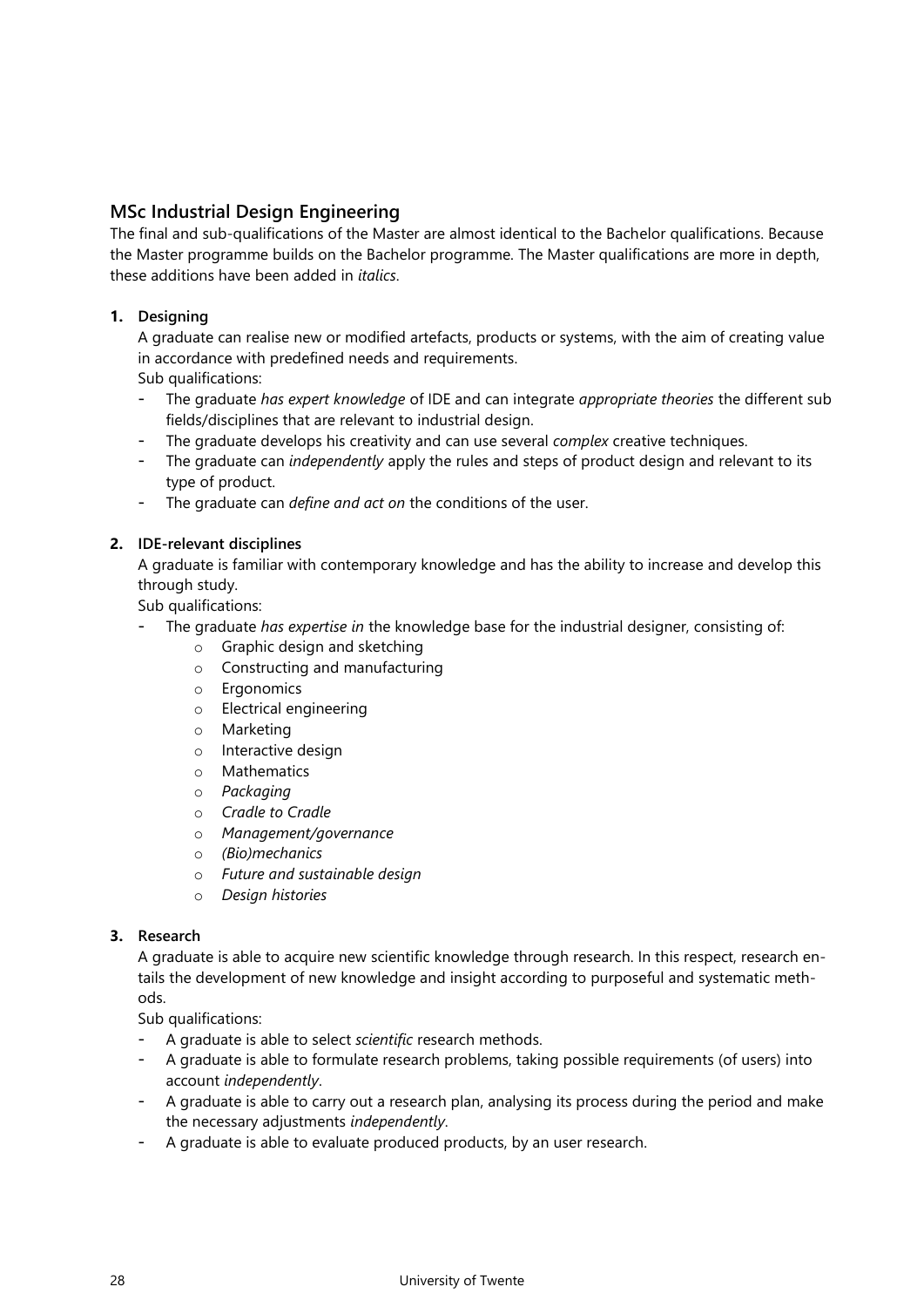

- Interpret, analyse *and connect* data from different sources (such as mathematical, electronic, *scientific literature* etc.) *and make decisions based on the outcomes.*

## **4. Scientific approach**

A graduate has a systematic approach characterised by the development and use of theories, models and coherent interpretations, has a critical attitude and has insight into the nature of science and technology.

Sub qualifications:

- A graduate can *predict possible outcomes and* make (design) decisions based on solid arguments.
- A graduate can apply a systematic approach and analyse during *complex* design/research *processes* (systematically and methodologically).
- A graduate can make *well substantiated* choices in design (for materials, construction, electronics).

## **5. Intellectual skills**

A graduate is able to adequately reason, reflect and form a judgment. These abilities are acquired or refined within the context of a discipline, and then become generically applicable. Sub qualifications:

- A graduate is able to give constructive (peer) feedback on the work of others.
- A graduate is able to continue and go more in depth with already existing *scientific* work.
- *A graduate is able to critically reflect his own work and position in the field.*

## **6. Co-operating and communicating**

A graduate is able to work with and for others. This not only requires adequate interaction and a sense of responsibility and leadership, but also the ability to communicate effectively with colleagues, clients, (end-)users, suppliers, experts and laymen. He is also able to participate in a scientific or public debate.

Sub qualifications:

- A graduate can work in a team, he can *lead,* organise, coordinate and evaluate teamwork.
- A graduate can properly present his *scientific* work (orally, in paper and/or as a sketch), including underlying choices and considerations, to colleagues and a broader public.
- A graduate can think of alternatives of its produced work.
- A graduate is able to select relevant *scientific* information and determine whether the information is reliable.
- *A graduate can support collaboration between different stakeholders.*

## **7. Addressing temporal, social and personal contexts**

Science and technology are not isolated, and always have a temporal, social and personal context. Beliefs and methods have their origins; decisions have social consequences in time. A university IDE graduate is aware of this, and has the competence to integrate these insights into his scientific work. Sub qualifications:

- A graduate can connect a design to a specific context or adapt the design to the specific context.
- A graduate can isolate a target group and knows how to communicate with relevant stakeholders.
- A graduate can describe the development of technology and design throughout the centuries and predict future developments.
- A graduate can identify different roles of professionals in society and choose his own position as a professional.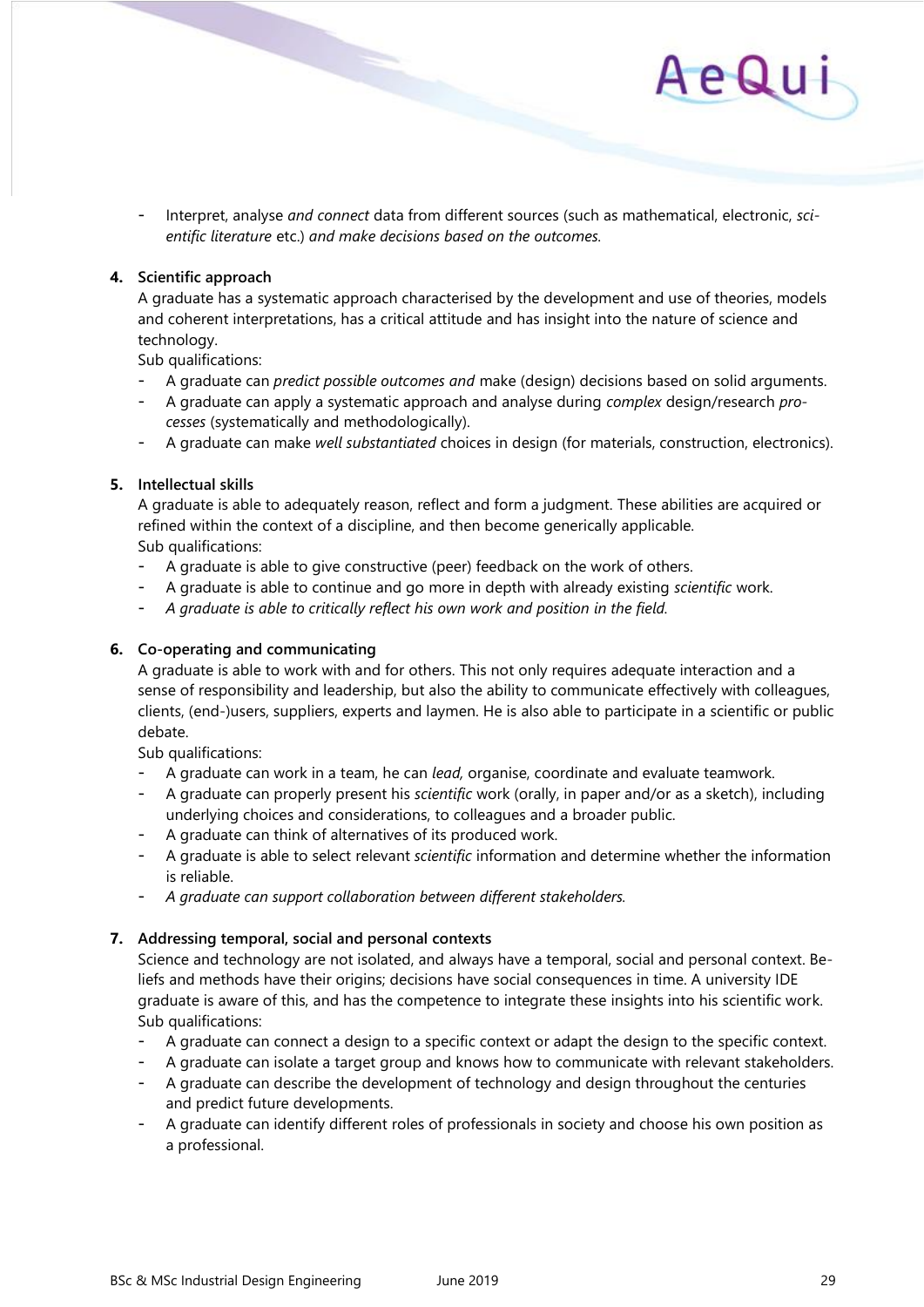## <span id="page-29-0"></span>**Attachment 4. Overview of the programmes**

## **Bachelor programme Industrial Design Engineering**

Year  $1 - 60$  ECTS

Module 1 – Industrial Design Engineering (15)

Module 2 – Ideation (15)

- Module 3 Realisation of Products (15)
- Module 4 Smart Products (15)

## Year  $2 - 60$  ECTS

Module 5 – Human-Product Relations (15) Module 6 – Consumer Products (15) Module 7 – Design for Specific Users (15) Module 8 – Virtual Product Development (15)

Year 3 – 60 ECTS Module 9 – Minor (15) Module 10 – Minor (15) Module 11 – Systems in Context (15) Module 12 – Bachelor Final Assignment (15)

## **Master programme Industrial Design Engineering**

3 tracks:

- Management of Product Development (MPD)
- Human Technology Relations (HTR)
- Emerging Technology Design (ETD)

## 3 types of courses:

- Compulsory courses to all MSc IDE students
- Recommended courses, mandatory for specific tracks
- Selective courses, freely chosen by all MSc IDE students

## Year  $1 +$  quartile  $5 - 75$  ECTS (track MPD)

- Brand Management (5)
- Governing Product Development (5)
- Packaging Design & Management 1 (5)
- Internal Life Cycle Management (5)
- Packaging Design & Management 2 (5)
- Product Life Cycle (5)
- Safety by Design (5)
- Intellectual Property in Product Development (5)
- Product Life Cycle Management (5)
- Advanced Modelling (5)
- Design Histories (5)
- Empirical Methods for Designers (5)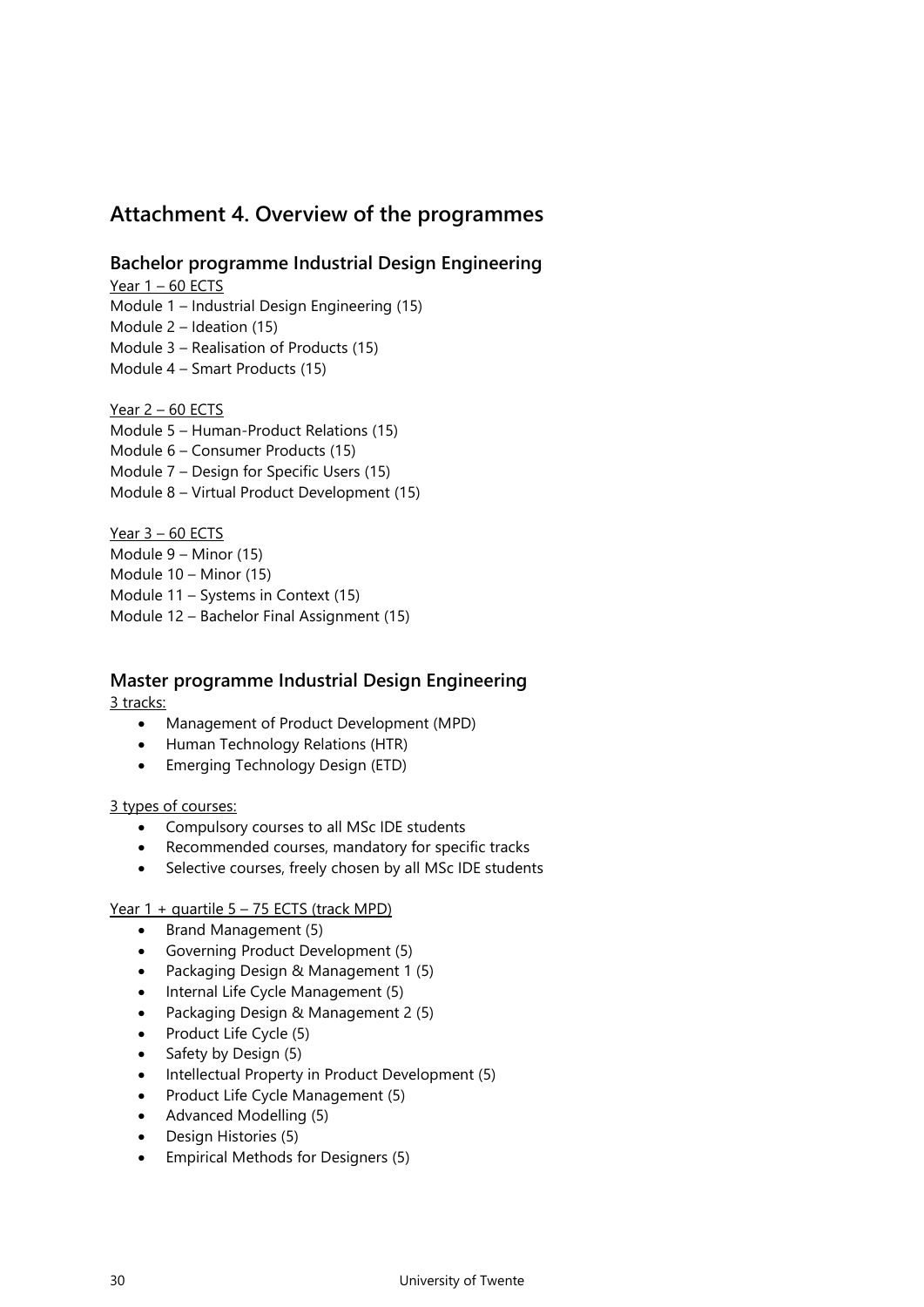

- Lean Six Sigma Green Belt (5)
- Virtual Reality (5)
- Distributed Product Development (5)

### Year 1 + quartile 5 - 75 ECTS (track HTR)

- Create the Future (10)
- Science and Technology Studies (5)
- Graphic Language of Products (5)
- Multisensory Design (5)
- Design and Behaviour Change (5)
- Scenario Based Product Design (5)
- Design & Emotion (5)
- Embodied Interaction (5)

## Year 1 + quartile 5 - 75 ECTS (track ETD)

- 3D Printing (5)
- Integrative Design of biomedical (5)
- Maintenance Engineering & Management (5)
- Source of Innovation (5)
- Systems Engineering (5)
- Biomechanics (5)
- Electric Vehicle System Design (5)
- Surface Engineering for Look & Feel (5)
- Design for Maintenance Operations (5)
- Durability of Consumer Products (5)
- Design of Surfaces for Comfort and Touch (5)
- Industrialisation & Innovation (5)
- Smart Environments Integration (5)
- Hybridity XD (5)
- TRIZ Assignments (2)
- TRIZ Fundamentals (3)

Year 2 (quartiles 6-8) - 45 ECTS Master thesis (45)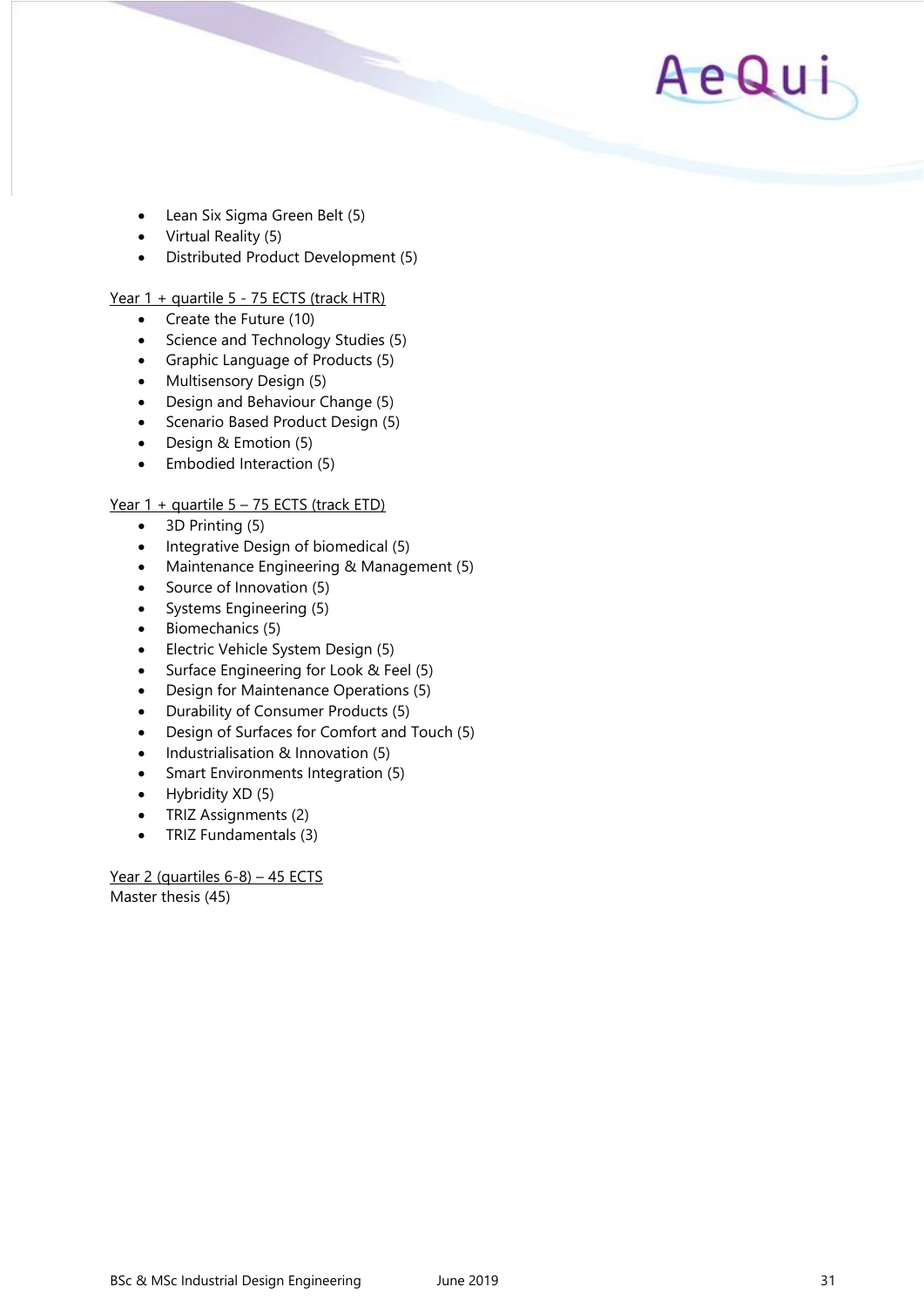## <span id="page-31-0"></span>**Attachment 5. Documents**

## **Information Report**

Critical Reflection 2019, BSc & MSc Industrial Design Engineering, Faculty of Engineering Technology, University of Twente, February 2019. The report contained a Student Chapter with recommendations by a student delegation. Moreover, IDE students made a film for the 2019 IDE accreditation, which was presented to the panel during the Meet & Greet session.

### **Materials made available electronically and/or on site**

- Appendices to Critical Reflection 2019:
	- A. Recommendations accreditation IDE 2014
	- B. Organisational setting
	- C. Domain specific reference framework
	- D. Final qualifications
	- E. Assessment plans
	- F. Overview curricula bachelor and master programmes
	- G. Contact hours
	- H. Teachers list and teaching staff qualifications
	- I. Rules and Regulations IDE UT
	- J. Assessment Framework IDE UT
	- K. Quality Assurance System IDE-UT at educational level
	- L. Information and Statistics Alumni IDE-UT 2012-2018
- STAR Excellence Programme BSc Industrial Design Engineering
- Leaflet BSc programme IDE three years, twelve modules
- Examination Board minutes and annual report
- Programme Committee minutes and annual report

#### **Bachelor Thesis Projects**

15 bachelor theses and their evaluations from students who graduated in 2016-2017 and 2017-2018

### **Master Thesis Projects**

15 master theses and their evaluations from students who graduated in 2016-2017 and 2017-2018